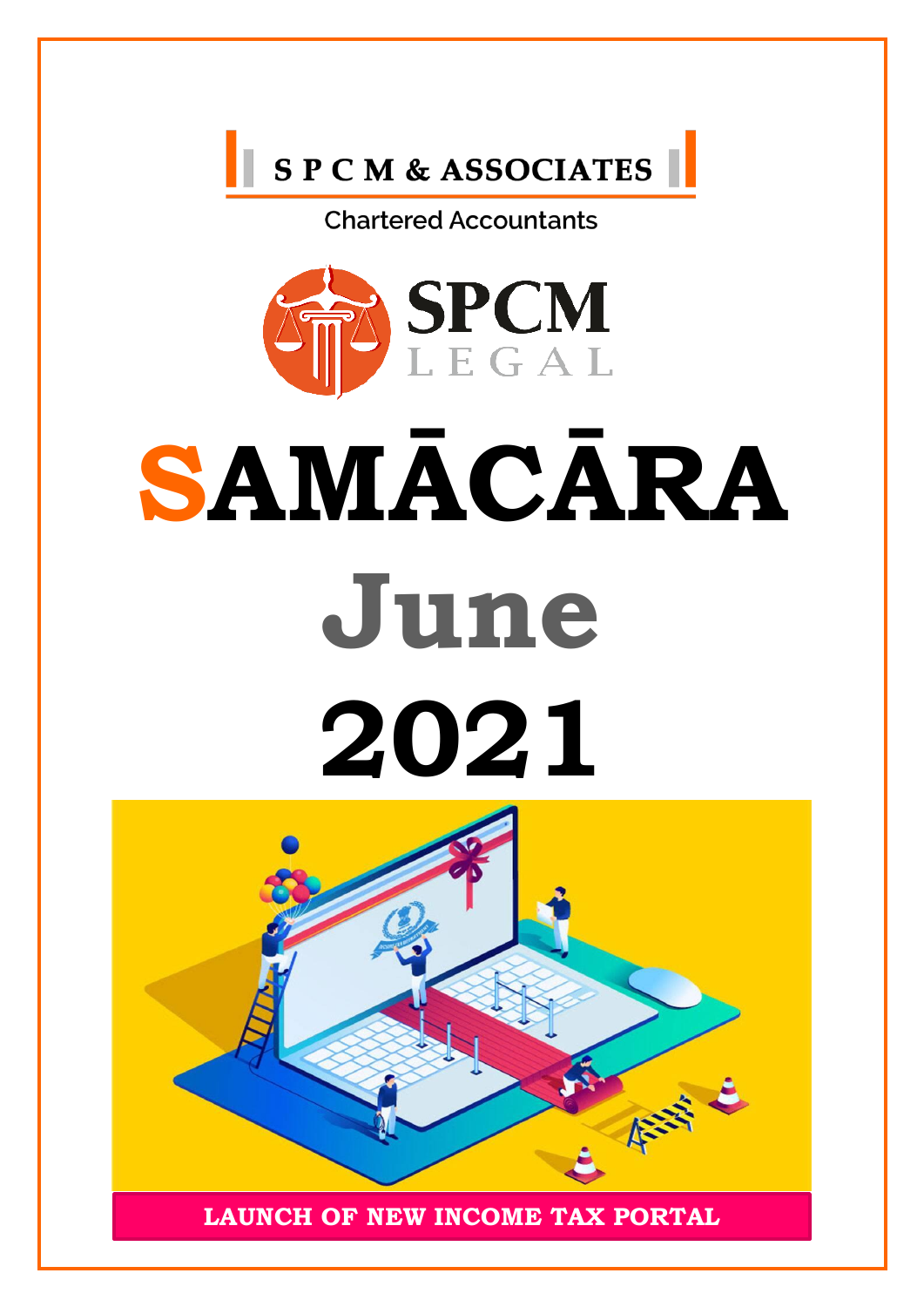



## **SAMĀCĀRA – JUNE 2021**

#### **TEAM SAMĀCĀRA**

**INCOME TAX**



#### **GOODS AND SERVICES TAX**

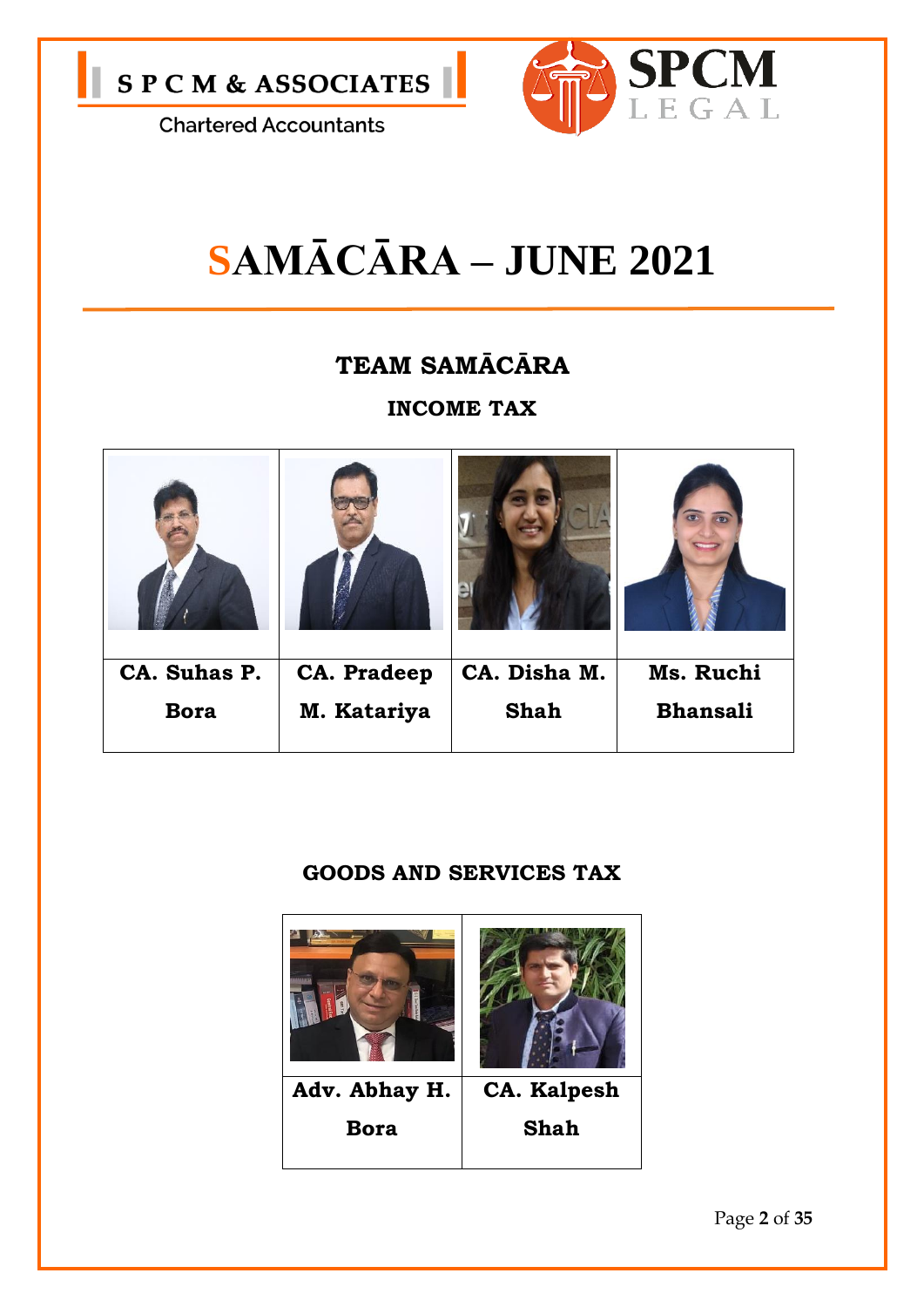



## **SAMĀCĀRA – JUNE 2021**

#### **COMPANY LAW**



#### **BANKING AND FINANCE**



#### **CIVIL, CRIMINAL, REAL ESTATE AND OTHER LAWS**

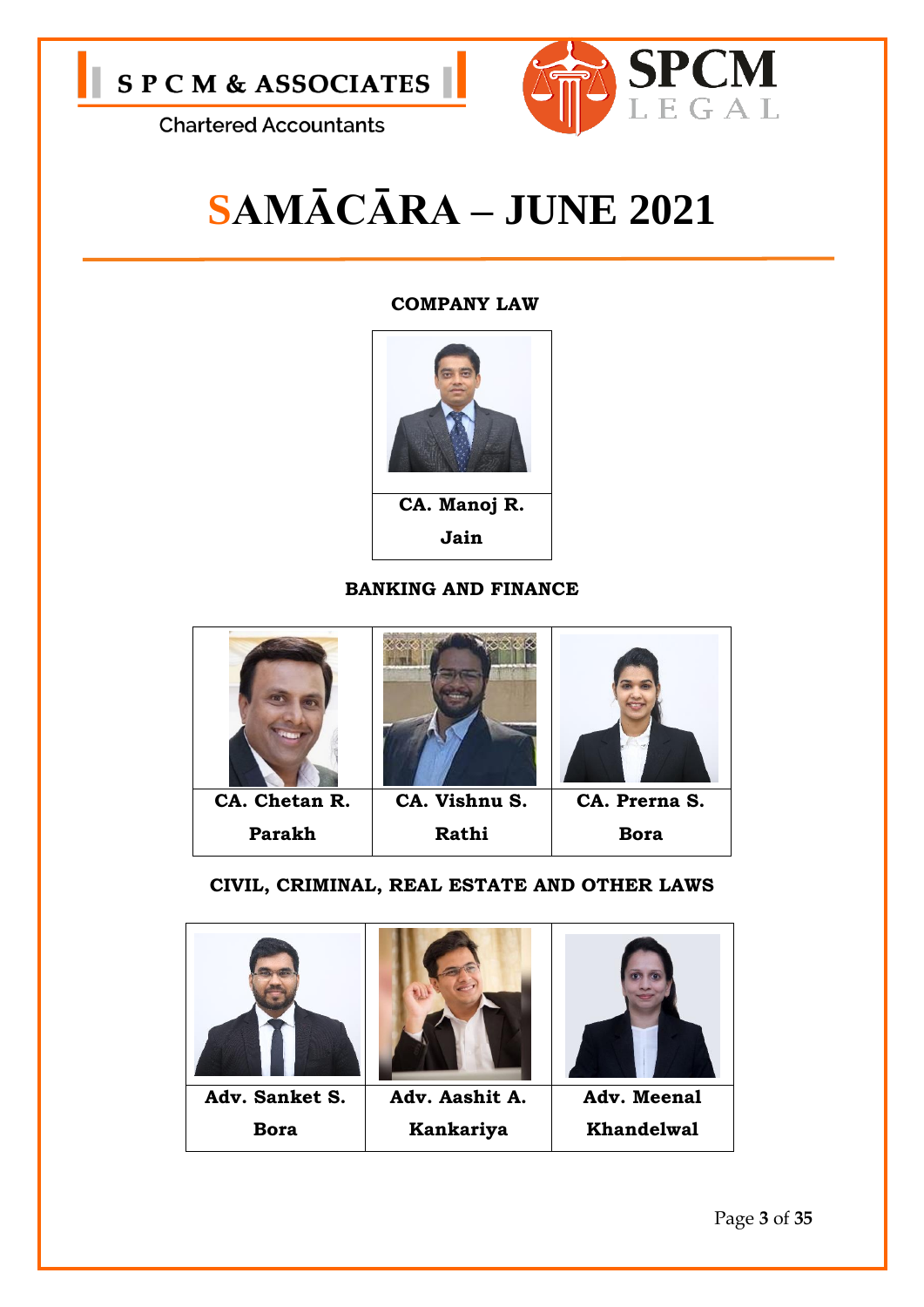

## **SAMĀCĀRA – JUNE 2021**

#### **INDEX**

| SR.<br>NO. | <b>PARTICULARS</b>                    | <b>PAGE</b><br>NO. |
|------------|---------------------------------------|--------------------|
|            |                                       |                    |
| 1.         | <b>EDITORIAL</b>                      | $05 - 06$          |
| 2.         | <b>KEY FEATURES OF NEW INCOME TAX</b> | $07-07$            |
|            | <b>PORTAL</b>                         |                    |
| 3.         | ANAYSIS OF SECTION 194Q AND 206C(1H)  | $08 - 12$          |
|            | OF THE INCOME TAX ACT, 1961.          |                    |
| 4.         | ISSUES WHICH AN ORGANISATION MAY      | $13 - 16$          |
|            | FACE DUE TO TDS OR TCS ON SALE OF     |                    |
|            | GOODS UNDER SECTION 194Q/206C(1H)     |                    |
| 5.         | GIST OF GST NOTIFICATIONS             | 17-19              |
| 6.         | <b>GST UPDATES</b>                    | 20-25              |
| 7.         | UPDATES FROM THE 43rd GST COUNCIL     | 26-33              |
|            | <b>MEETING</b>                        |                    |
| 8.         | DUE DATE CALENDER-Income Tax, PF and  | 34-34              |
|            | ESIC for June 2021                    |                    |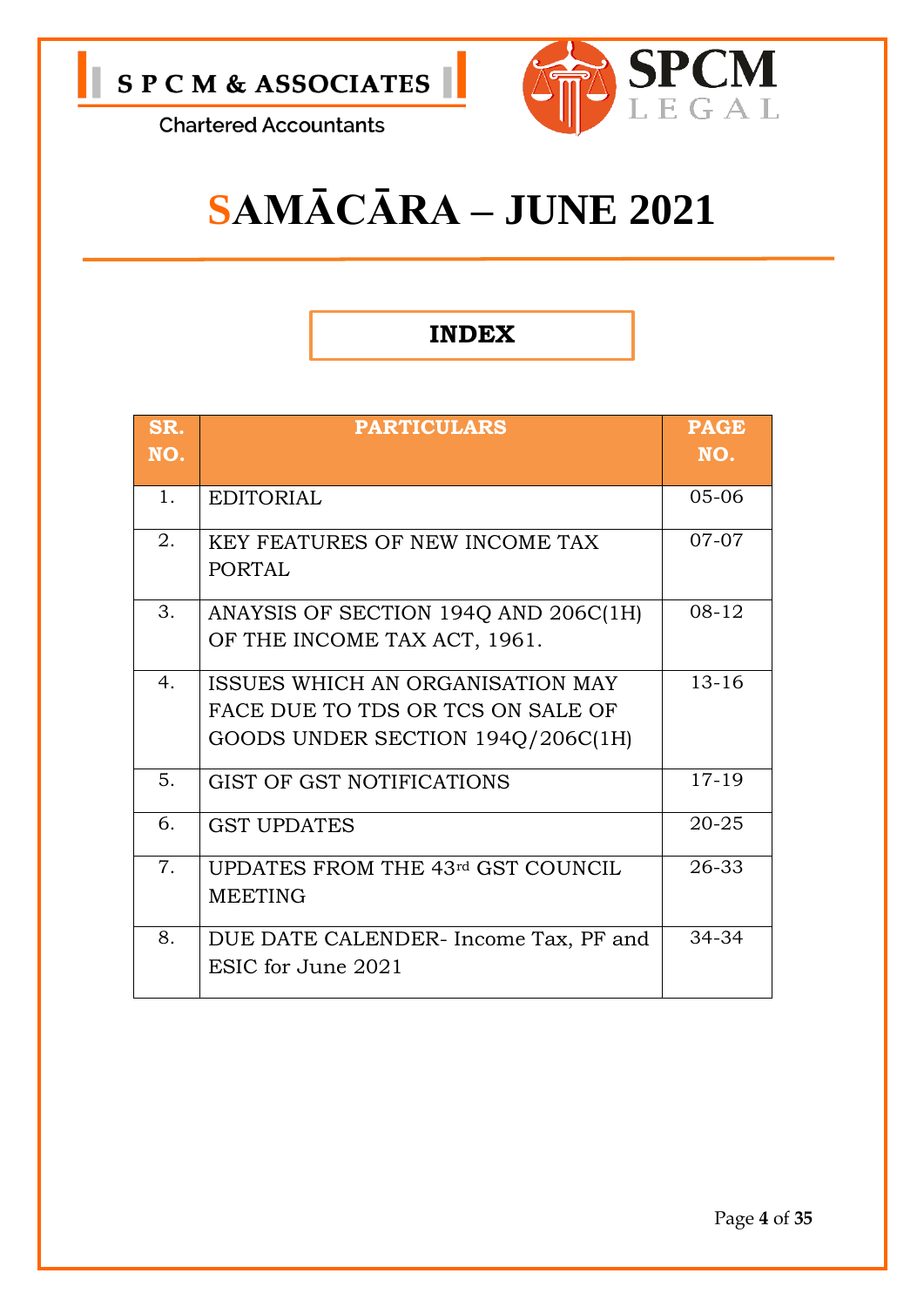

## **SAMĀCĀRA – JUNE 2021**

#### **EDITORIAL**

COVID Wave 2.0 whew! In this era of technology, we have seen mobile phones, software, etc. upgrade to a newer version. Little did we anticipate that this virus will also follow similar trend. Even before we could assess the extent of the damage caused due to the onslaught of an invisible, unknown and brutal virus, news reports now emerge that we should be gear up for Wave 3.0 and onwards. Helpless health infrastructure had added fuel to fire; access to extremely basic human needs has become a challenge; no beds, no oxygen, no mobility.

We have already experienced the Wave 2 which is presently at our doorstep and the life has once again forced us to reinvent and restate for those who have not learned from the first Wave some necessary home truths. New ways of operations are the new normal. Conventional companies/industries that did not prepare for the digital world have collapsed like a deck of cards. A common factor in undertakings that have not only managed to survive, but to flourish during the pandemic is due to the fact that they embraced technology and improvised. In these tough times, the name of the game is technology.

The second wave of pandemic has unleashed its fury across the country causing unprecedented damage to the health infrastructure and bringing the economic activity to a standstill in states wherein lockdown is imposed. As a response, the immediate need of the hour was for the CBDT to take immediate action to protect the interest of the taxpayers/revenue and accordingly they have extended the various due dates for passing of assessment orders, filling of an appeals etc.

GST is breaking its own records Month on Month; April recorded the highest ever GST Collections of 1.4 lakh crores, however the impact of Covid reflected in the figures of May, which are almost less by 30% as compared to April 2021.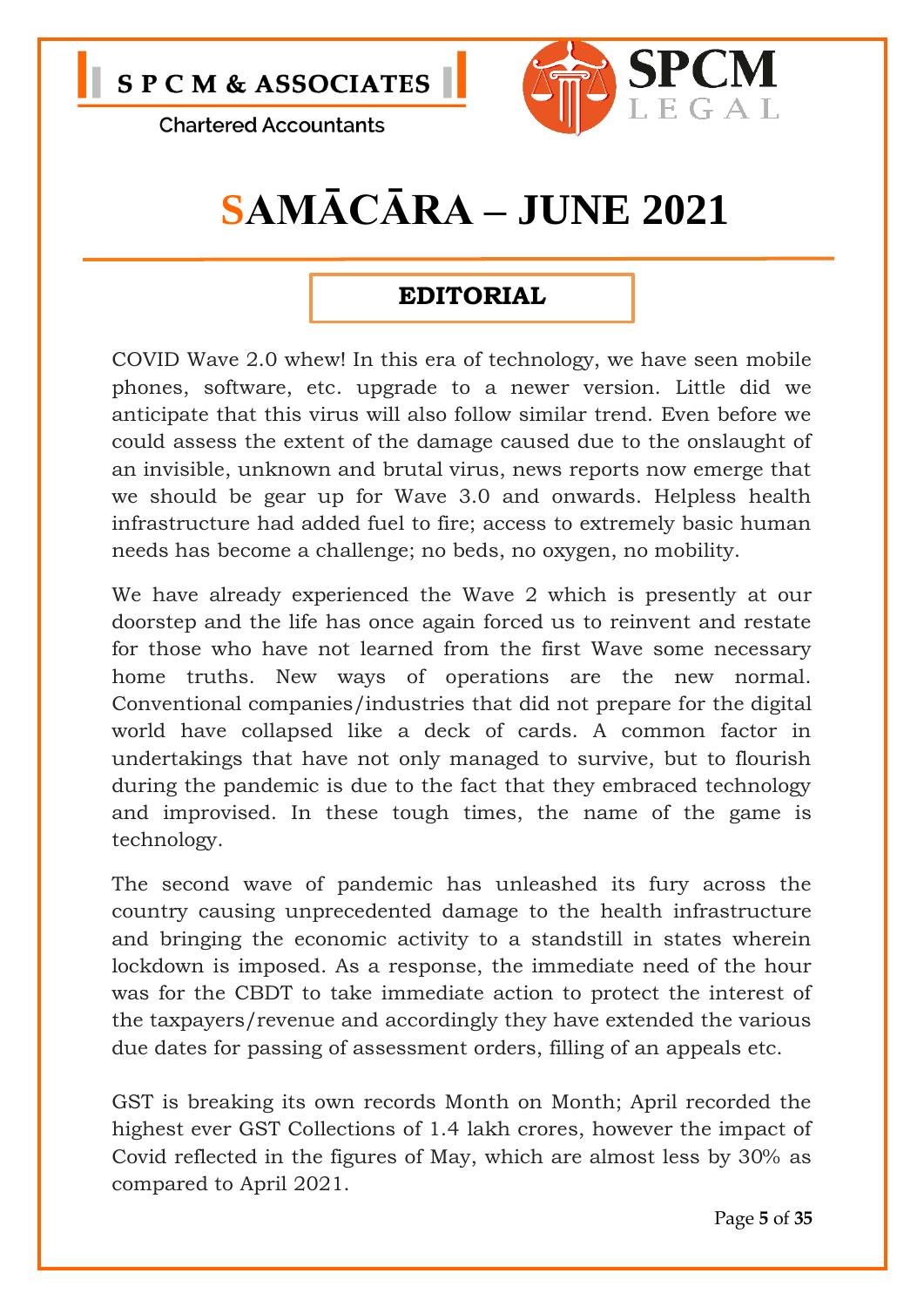

The Ministry of Corporate Affairs (MCA) vide its circular dated 03rd May 2021 has provided additional time up to 31st July 2021 for Companies/LLPs to file such forms (other than CHG-1, CHG-4 and CHG-9) which were/ would be due for filing from 01st April 2021 to 31st May 2021, without payment of any additional fees. Further the MCA has also relaxed the requirement of Section 173(1) of the Companies Act, 2013. The requirement of holding Board Meetings of the companies within the interval of 120 days as provided in section 173(1) of the Act shall stand extended by 60 days for first two quarters of the Financial Year 2021-22. Accordingly, the gap between two consecutive meetings of the Board may extend to 180 days during the quarter-April to June 2021 and quarter July to September 2021, instead of 120 days as required in the Companies Act, 2013.

Lockdown has presented us with one more opportunity to listen carefully, take a pause, think thoroughly, interpret the developments, happening around and proceed in the new/right direction. So, to conclude, Positive attitude, building own body immunity with the right course of home fitness and diet and strong belief in saying 'this too shall pass……..' is the way forward.

I rest my case on Jimmy Dean' quote 'I can't change the direction of the wind, but I can adjust my sails to always reach my destination.'

Take care stay healthy, stay safe and keep up a cheerful demeanor.

With Warm Regards,



**CA. Suhas P. Bora**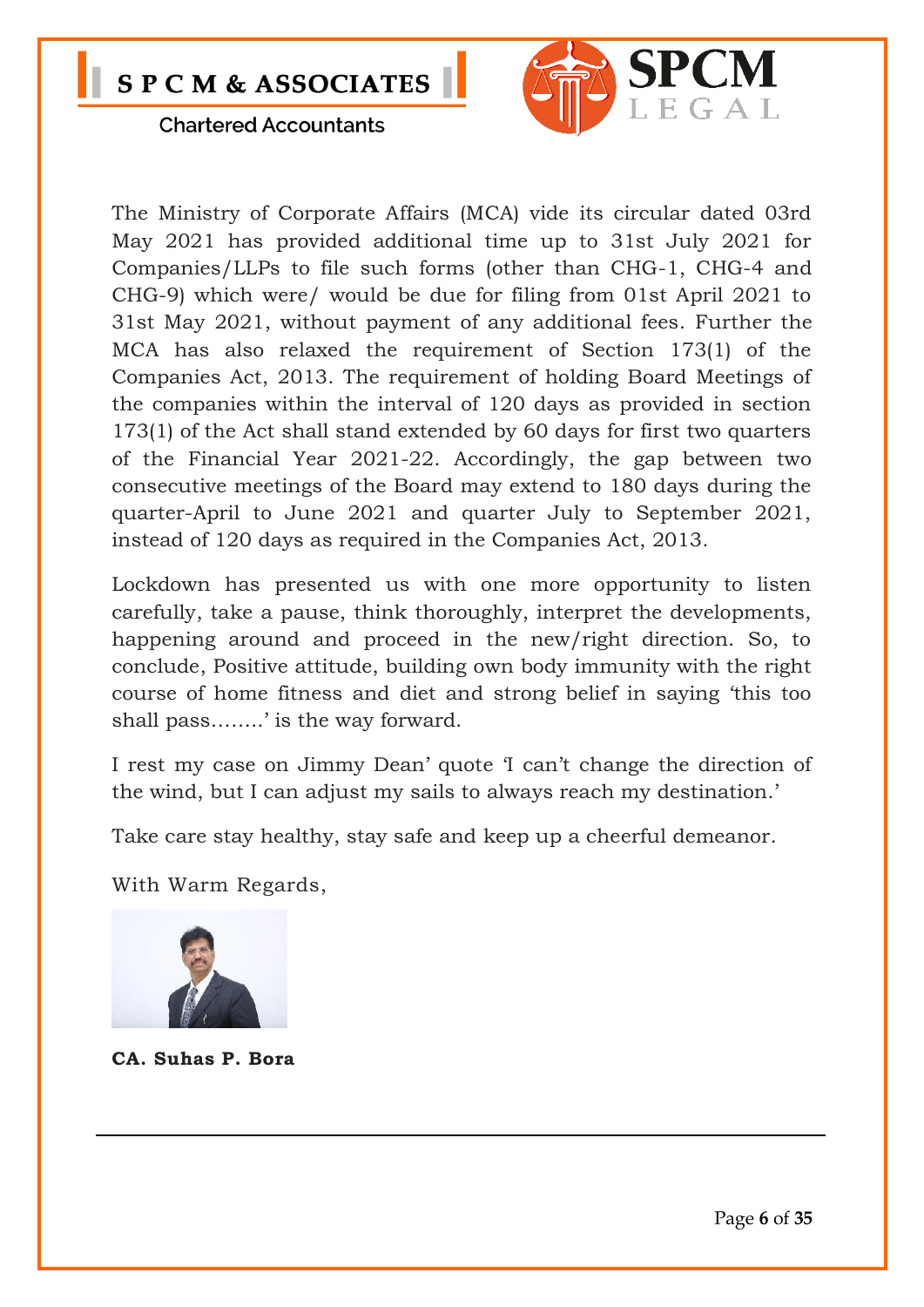



### KEY FEATURES OF NEW INCOME TAX PORTAL

The Income Tax Department is going to launch its new e-filing portal www.incometax.gov.in on 7th June, 2021. The new e-filing portal (www.incometax.gov.in) is aimed at providing taxpayer convenience and a modern, seamless experience to taxpayers:

- New taxpayer friendly portal integrated with immediate processing of Income Tax Returns (ITRs) to issue quick refunds to taxpayers;
- All interactions and uploads or pending actions will be displayed on a single dashboard for follow-up action by taxpayer;
- Free of cost ITR preparation software available online and offline with interactive questions to help taxpayers fill ITR even without any tax knowledge, with prefilling, for minimizing data entry effort;
- New call center for taxpayer assistance for immediate answers to taxpayer queries with FAQs, Tutorials, Videos and chatbot/live agent;
- All key portal functions on desktop will be available on Mobile App which will be enabled subsequently for full anytime access on mobile network;
- New online tax payment system on new portal will be enabled subsequently with multiple new payment options using netbanking, UPI, Credit Card and RTGS/NEFT from any account of taxpayer in any bank, for easy payment of taxes.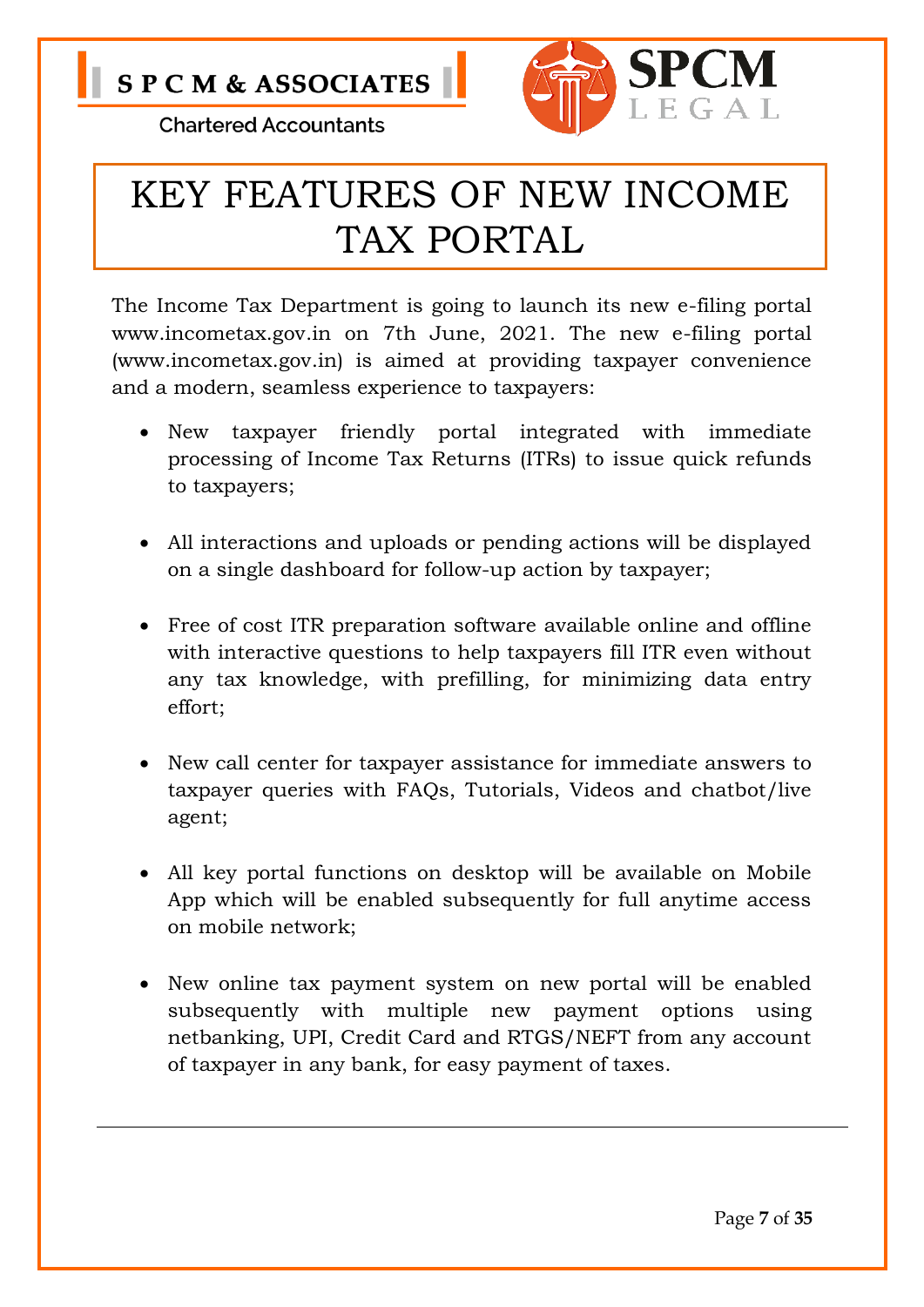



#### ANAYSIS OF SECTION 194Q AND 206C(1H) OF THE

#### **INCOME TAX ACT, 1961.**

| Sr. | <b>Particulars</b>                                 | <b>1940</b>                                                                                                                                                                                                                                                                                                                                                                                                                                                                                                                                                                                                                                                             | 206C(1H)                                                                                                                                                                                                                                                                                                                                                                                                                                                                   |
|-----|----------------------------------------------------|-------------------------------------------------------------------------------------------------------------------------------------------------------------------------------------------------------------------------------------------------------------------------------------------------------------------------------------------------------------------------------------------------------------------------------------------------------------------------------------------------------------------------------------------------------------------------------------------------------------------------------------------------------------------------|----------------------------------------------------------------------------------------------------------------------------------------------------------------------------------------------------------------------------------------------------------------------------------------------------------------------------------------------------------------------------------------------------------------------------------------------------------------------------|
| No. |                                                    |                                                                                                                                                                                                                                                                                                                                                                                                                                                                                                                                                                                                                                                                         |                                                                                                                                                                                                                                                                                                                                                                                                                                                                            |
| 1.  | of<br>Provision<br>Income<br>the<br>Tax Act, 1961. | "Any person, being a <b>buyer</b>   "Every person, being a<br>who is responsible for<br>paying any sum to any<br>resident (hereafter in this   for sale of any goods of the<br>section referred to as the<br>seller) for purchase of any<br>goods of the value<br>or <sub>l</sub><br><i>aggregate</i> of such value<br>exceeding fifty lakh rupees<br>in any previous year, shall,<br>at the time of credit of such<br>sum to the account of the<br>seller or at the time of<br>payment thereof by any<br>mode, whichever is earlier, from the buyer, a sum<br>deduct an amount equal to<br>0.1 per cent. of such sum<br>exceeding fifty lakh rupees<br>as income-tax." | seller, who receives any<br>amount as consideration<br><i>value</i> or aggregate of such<br>value exceeding fifty lakh<br>rupees in any previous<br>year, other than the goods<br>being exported out of India<br>or goods covered in sub-<br>section (1) or sub-section<br>$(1F)$ or sub-section $(1G)$<br>shall, at the time of receipt<br>of such amount, collect<br>equal to 0.1 per cent of the<br>sale consideration<br>exceeding fifty lakh rupees<br>as income-tax" |
| 2.  | Applicability                                      | If<br>$of$ If<br>the<br>turnover<br>the Buyer is more than $10$<br><b>Crore in Previous FY.</b>                                                                                                                                                                                                                                                                                                                                                                                                                                                                                                                                                                         | the<br><sub>of</sub><br>turnover<br>the Seller is more than<br>10 Crore in Previous FY.                                                                                                                                                                                                                                                                                                                                                                                    |
| 3.  | w.e.f                                              | 1st July, 2021 (P.Y. 2021-<br>2022)                                                                                                                                                                                                                                                                                                                                                                                                                                                                                                                                                                                                                                     | 1st October, 2020 (P.Y.<br>2020-2021)                                                                                                                                                                                                                                                                                                                                                                                                                                      |
| 4.  | Limit<br>for<br>Current year                       | Purchases more than<br>50<br>Lakhs.                                                                                                                                                                                                                                                                                                                                                                                                                                                                                                                                                                                                                                     | <b>Sales</b><br>50<br>than<br>more<br>Lakhs.                                                                                                                                                                                                                                                                                                                                                                                                                               |
| 5.  | Residential<br><b>Status</b>                       | <b>Resident Seller</b>                                                                                                                                                                                                                                                                                                                                                                                                                                                                                                                                                                                                                                                  | <b>Resident Buyer</b>                                                                                                                                                                                                                                                                                                                                                                                                                                                      |
| 6.  | Timing of tax<br>deduction                         | Payment or credit whichever   At the time of receipt<br>is earlier                                                                                                                                                                                                                                                                                                                                                                                                                                                                                                                                                                                                      |                                                                                                                                                                                                                                                                                                                                                                                                                                                                            |
| 7.  | Rates                                              | $0.1\%$ on amount exceeding<br>Rs 50 Lakhs                                                                                                                                                                                                                                                                                                                                                                                                                                                                                                                                                                                                                              | 0.1%<br>$(0.075\%$<br><b>FY</b><br>for<br>$2020 - 21$<br>on<br>amount<br>exceeding Rs 50 Lakhs                                                                                                                                                                                                                                                                                                                                                                             |
| 8.  | if<br><b>PAN</b><br>Rate<br>not Available          | 5%                                                                                                                                                                                                                                                                                                                                                                                                                                                                                                                                                                                                                                                                      | $1\%$                                                                                                                                                                                                                                                                                                                                                                                                                                                                      |
| 9.  | Not applicable<br>to                               | Transactions<br>which<br>$\bullet$<br>on<br>TDS is applicable under                                                                                                                                                                                                                                                                                                                                                                                                                                                                                                                                                                                                     | Transaction<br>which<br>on<br>TDS/TCS<br>applicable<br><i>is</i>                                                                                                                                                                                                                                                                                                                                                                                                           |
|     |                                                    |                                                                                                                                                                                                                                                                                                                                                                                                                                                                                                                                                                                                                                                                         | Page 8 of 35                                                                                                                                                                                                                                                                                                                                                                                                                                                               |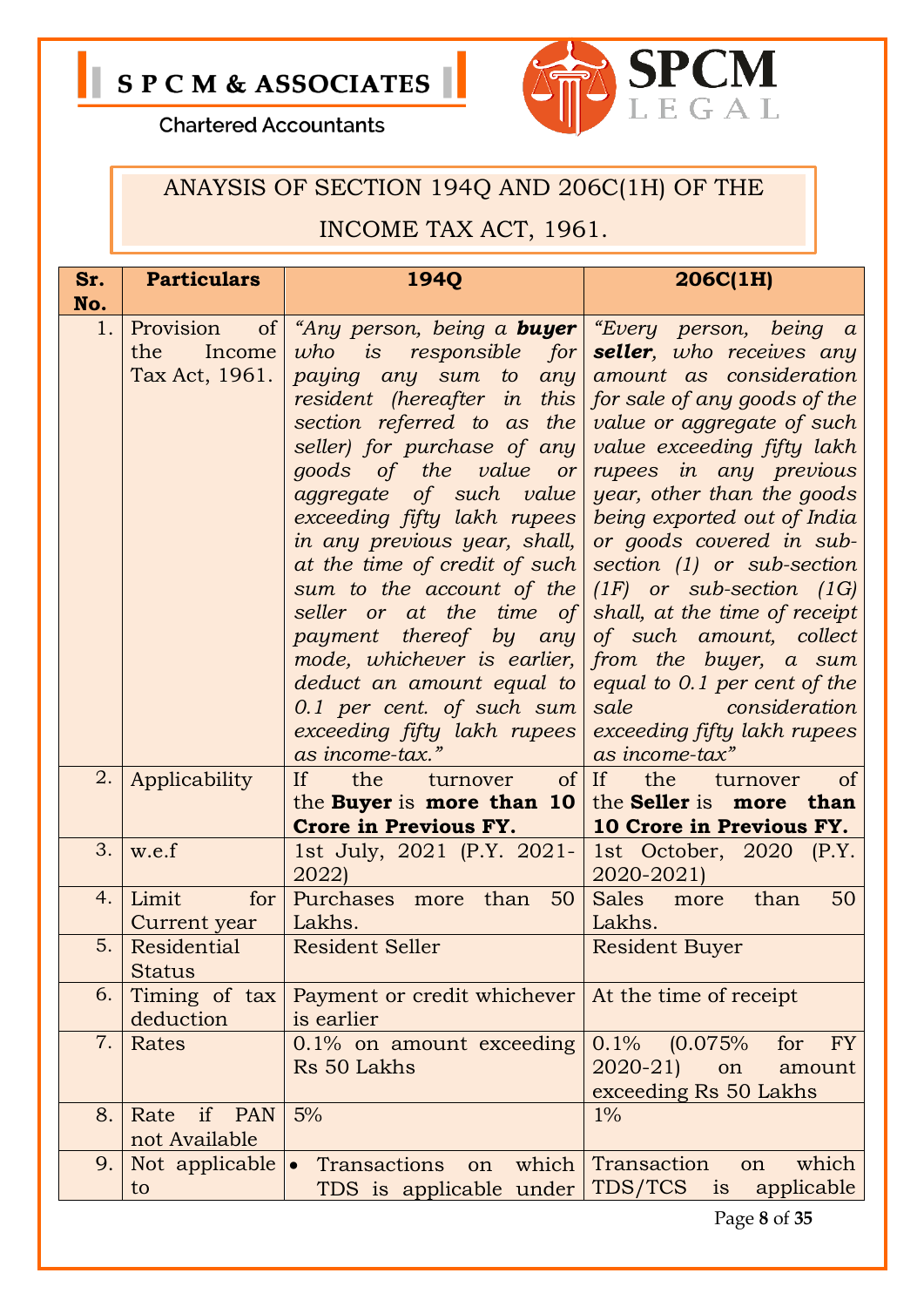

|    |                                                      | Transactions on which<br>TCS is applicable under<br>206C<br>other<br>than<br>206C(1H)                                                                                                                          | other provisions of the act   under other provisions of<br>the act and the same has<br>been complied<br>with<br>(Meaning thereby; in a<br>situation where TDS has<br>been deducted u/s 194Q<br>this section will not apply |
|----|------------------------------------------------------|----------------------------------------------------------------------------------------------------------------------------------------------------------------------------------------------------------------|----------------------------------------------------------------------------------------------------------------------------------------------------------------------------------------------------------------------------|
|    | 10 Exclusion                                         | The provision of this section<br>shall<br>not<br>apply to<br>$a \mid \bullet$<br>transaction on which-<br>Tax is deductible under<br>any of the provision of $\bullet$<br>the act.<br>Tax is collectible under | If buyer is $-$<br>Importer of goods<br>Centre/State<br>Govt.,<br>$\bullet$<br>Local Authority<br>An embassy, High<br>Commission, consulate<br>and<br>trade                                                                |
|    |                                                      | the provisions of section<br>206C, other than<br>a<br>transaction<br>which<br>to<br>sub-section (1H)<br><sub>of</sub><br>Section 206C applies.                                                                 | of a<br>representation<br>foreign state                                                                                                                                                                                    |
|    | $11$ TAN<br>requirement                              | <b>YES</b>                                                                                                                                                                                                     | <b>YES</b>                                                                                                                                                                                                                 |
|    | 12 When<br>to<br>deposit/collect                     | Tax so deducted shall be<br>deposited with government<br>by 7th day of subsequent<br>month                                                                                                                     | Tax so collected shall be<br><b>deposited</b><br>with<br>government by 7th day of<br>subsequent month                                                                                                                      |
|    | 13 From                                              | 26Q                                                                                                                                                                                                            | <b>27EQ</b>                                                                                                                                                                                                                |
| 14 | Certificate<br>to<br>be issued<br>to<br>seller/buyer | $Form - 16A$                                                                                                                                                                                                   | Form $-27D$                                                                                                                                                                                                                |
|    | 15 Advances<br>received/paid                         | Tax is required to be<br>deducted at the time of<br>credit of such sum to the<br>account of the seller or at<br>the time of payment thereof<br>by any mode, whichever is<br>earlier.                           | Sub-section<br>of<br>(1H)<br>section 206C shall apply<br>on all sale considerations<br>(including advance<br>received for sale)                                                                                            |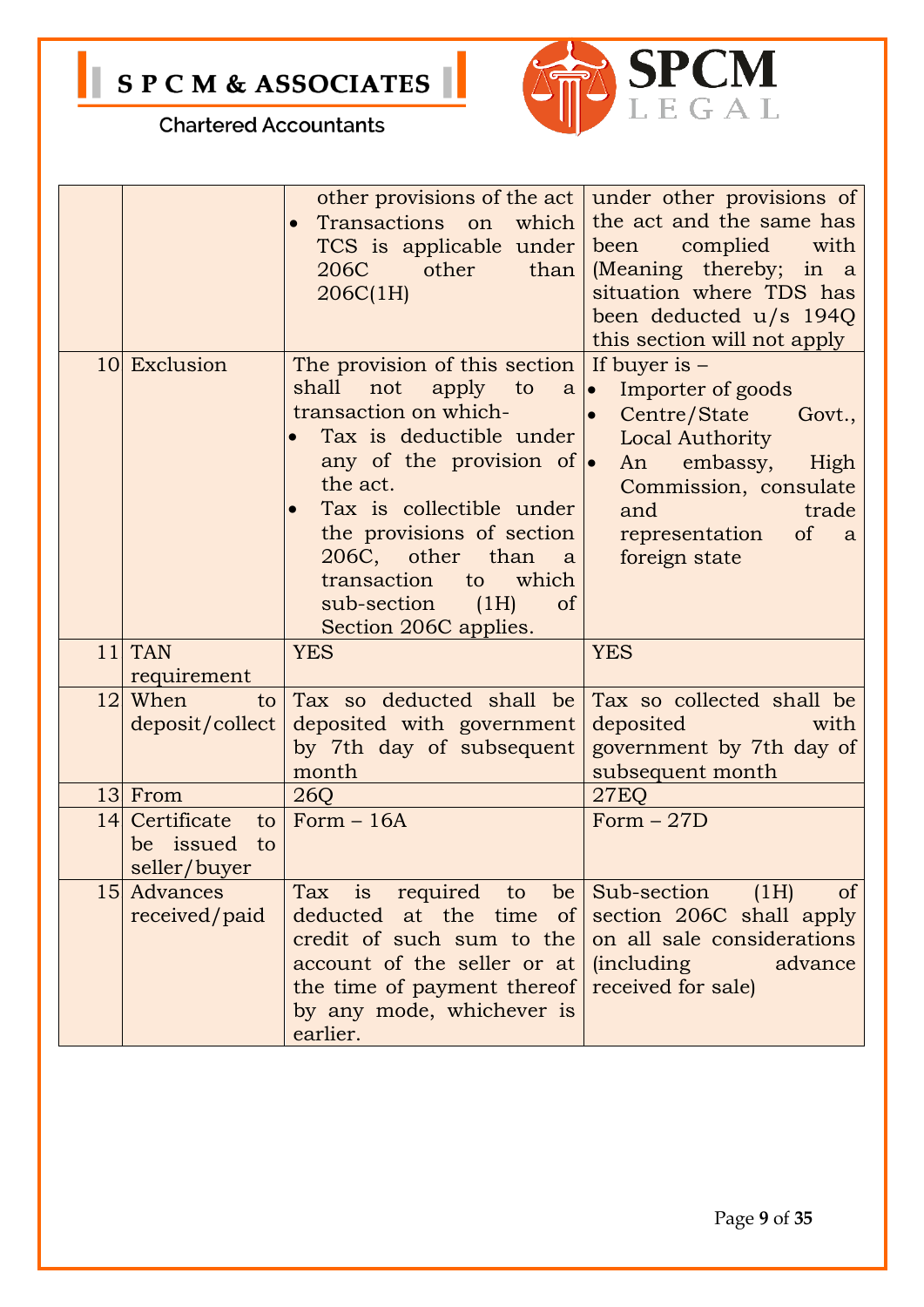



#### **Example-1**

| Seller's        | Buyer's            | <b>Transaction</b> | <b>Applicability</b> | <b>Taxable</b> |
|-----------------|--------------------|--------------------|----------------------|----------------|
| Turnover of     | <b>Turnover of</b> | value              | of Section           | <b>Amount</b>  |
| <b>Previous</b> | <b>Previous</b>    | during the         |                      |                |
| <b>FY</b>       | <b>FY</b>          | previous           |                      |                |
|                 |                    | year               |                      |                |
| Rs. 8 Cr.       | Rs. 11 Cr.         | Rs. 52 lakhs       | 1940<br>as           | $0.1\%$ on Rs. |
|                 |                    |                    | buyer's              | 2 lakhs        |
|                 |                    |                    | turnover<br>is       | $(52$ lakhs -  |
|                 |                    |                    | than<br>more         | 50 lakhs)      |
|                 |                    |                    | Rs. 10 Cr.           |                |
| Rs. 20 Cr.      | Rs. 6 Cr.          | Rs. 66 lakhs       | 206C(1H)<br>as       | $0.1\%$ on Rs. |
|                 |                    |                    | buyer's              | 16 lakhs       |
|                 |                    |                    | turnover<br>is       | (66 lakhs -    |
|                 |                    |                    | less than Rs.        | 50 lakhs)      |
|                 |                    |                    | 10 Cr. and           |                |
|                 |                    |                    | Seller's             |                |
|                 |                    |                    | Turnover<br>is       |                |
|                 |                    |                    | than<br>more         |                |
|                 |                    |                    | Rs. 10 Cr.           |                |
| Rs. 20 Cr.      | Rs. 18 Cr.         | Rs. 55 lakhs       | 1940<br>as           | $0.1\%$ on Rs. |
|                 |                    |                    | buyer's              | 5 lakhs        |
|                 |                    |                    | turnover<br>is       | $(55$ lakhs -  |
|                 |                    |                    | than<br>more         | 50 lakhs)      |
|                 |                    |                    | Rs. 10 Cr.*          |                |
| <b>Rs</b> 5 Cr. | Rs 7 Cr.           | Rs 58 lakhs        | Provision of         |                |
|                 |                    |                    | <b>Both</b>          |                |
|                 |                    |                    | Sections are         |                |
|                 |                    |                    | not                  |                |
|                 |                    |                    | applicable.          |                |
| Rs 15 Cr.       | Rs 12 Cr.          | Rs 45 lakhs        | Provision of         |                |
|                 |                    |                    | <b>Both</b>          |                |
|                 |                    |                    | Sections are         |                |
|                 |                    |                    | not                  |                |
|                 |                    |                    | applicable.          |                |

*\* as provision of section 206C(1H) shall not apply, if the buyer is liable to deduct tax at source under any other provision of this Act on the goods purchased by him from the seller and has deducted such amount.*

Page **10** of **35**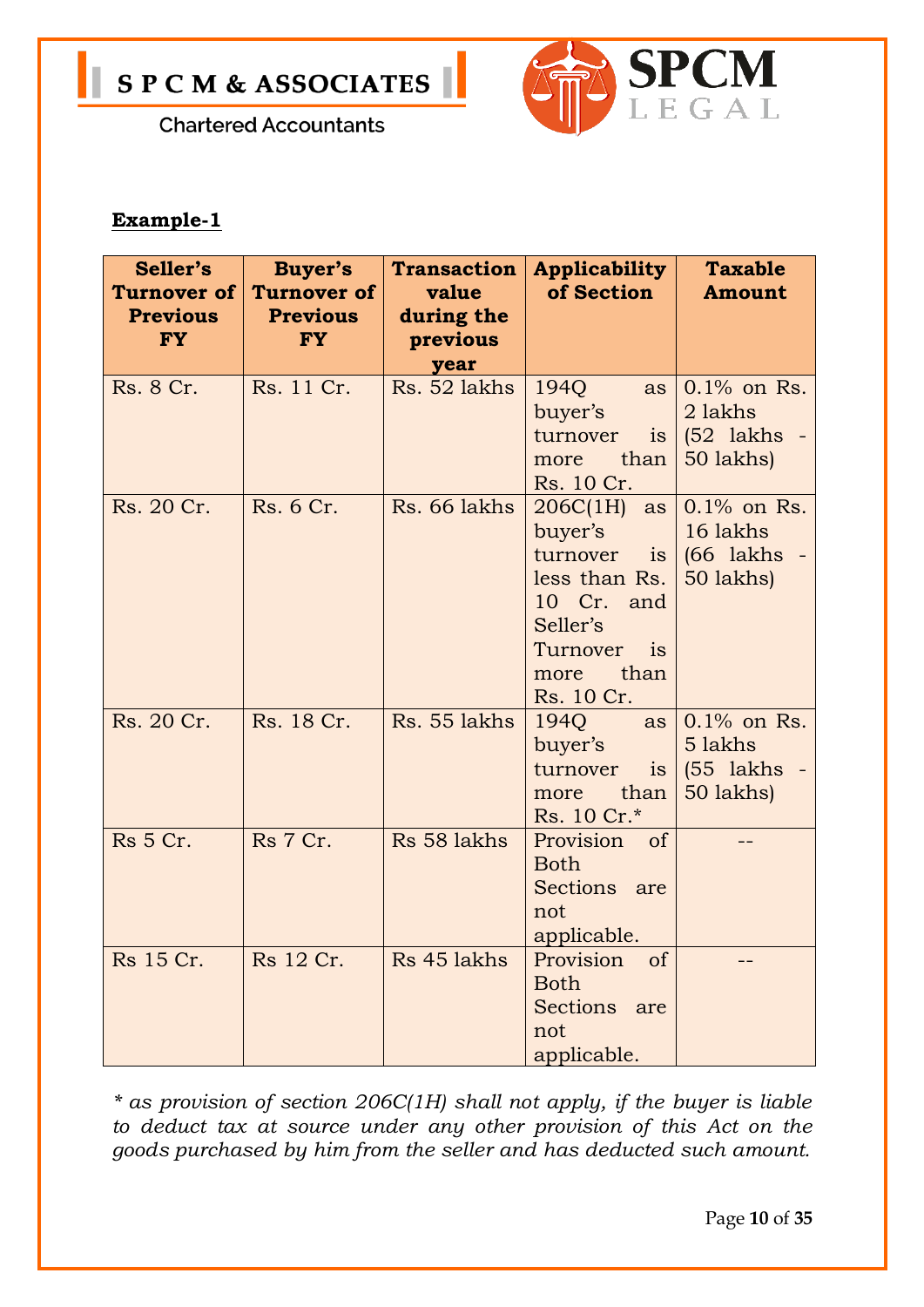



#### **Example-2- for Section 206C(1H)**

| <b>Seller</b> | <b>Turnover</b><br><b>of</b><br><b>Previous</b><br><b>FY</b> | <b>Buyer</b>         | <b>Amount</b><br>received<br>for Sale of<br>Goods up<br>to<br>30.09.2020 | <b>Amount</b><br>received<br>01.10.20<br>$to$<br>31.03.2021 | <b>TCS</b><br><b>Applicability</b>                                                              |
|---------------|--------------------------------------------------------------|----------------------|--------------------------------------------------------------------------|-------------------------------------------------------------|-------------------------------------------------------------------------------------------------|
| Mr. A         | Rs.<br>10<br>Cr                                              | XY Ltd               | <b>Rs.30</b><br>lakhs                                                    | 40<br>Rs.<br>lakhs                                          | No TCS as<br>seller<br>turnover<br>of<br>last<br>year<br>does<br>not<br>Rs.<br>exceed<br>10 Cr. |
| Mr. B         | Rs.<br>12<br>Cr.                                             | PQ Ltd               | 40<br>Rs.<br>lakhs                                                       | Rs.<br>12<br>Lakhs                                          | TCS on Rs.<br>2 lakhs                                                                           |
| Mr.<br>BB     | Rs.<br>12<br>Cr.                                             | Maharashtra<br>Govt. | 50<br>Rs.<br>Lakhs                                                       | 20<br>Rs.<br>Lakhs                                          | No TCS<br>as<br>buyer<br>is<br>Govt.                                                            |
| AB<br>Ltd     | 15<br>Rs.<br>Cr.                                             | Mr Q.                | Rs.<br>150<br>lakhs                                                      | Rs.<br>20<br>lakhs                                          | TCS on Rs.<br>20 lakhs                                                                          |
| Mr. A         | 20<br>Rs.<br>Cr.                                             | Mr. P                | 10<br>Rs.<br>lakhs                                                       | 150<br>Rs.<br>lakhs                                         | TCS on 110<br>lakhs                                                                             |

#### **Notes-**

- 1. Since section 206C(1H) applies on receipt of sale consideration, the provision of this section shall not apply on any sale consideration received before 01.10.2020. However, it will apply on sale consideration (including advance received for sale) received on or after 01.10.2020 even if sale was carried out before 01.10.2020 during FY 2020-21.
- 2. TCS shall be collected on the sales value including GST. However, while considering applicability of provisions of both the sections turnover excluding GST is to be considered.
- 3. The threshold of Rs.50 lakh is for the whole financial year. Thus, if the seller receives any sale consideration for sales transaction from the buyer from 1st April 2020 to 30th September 2020, the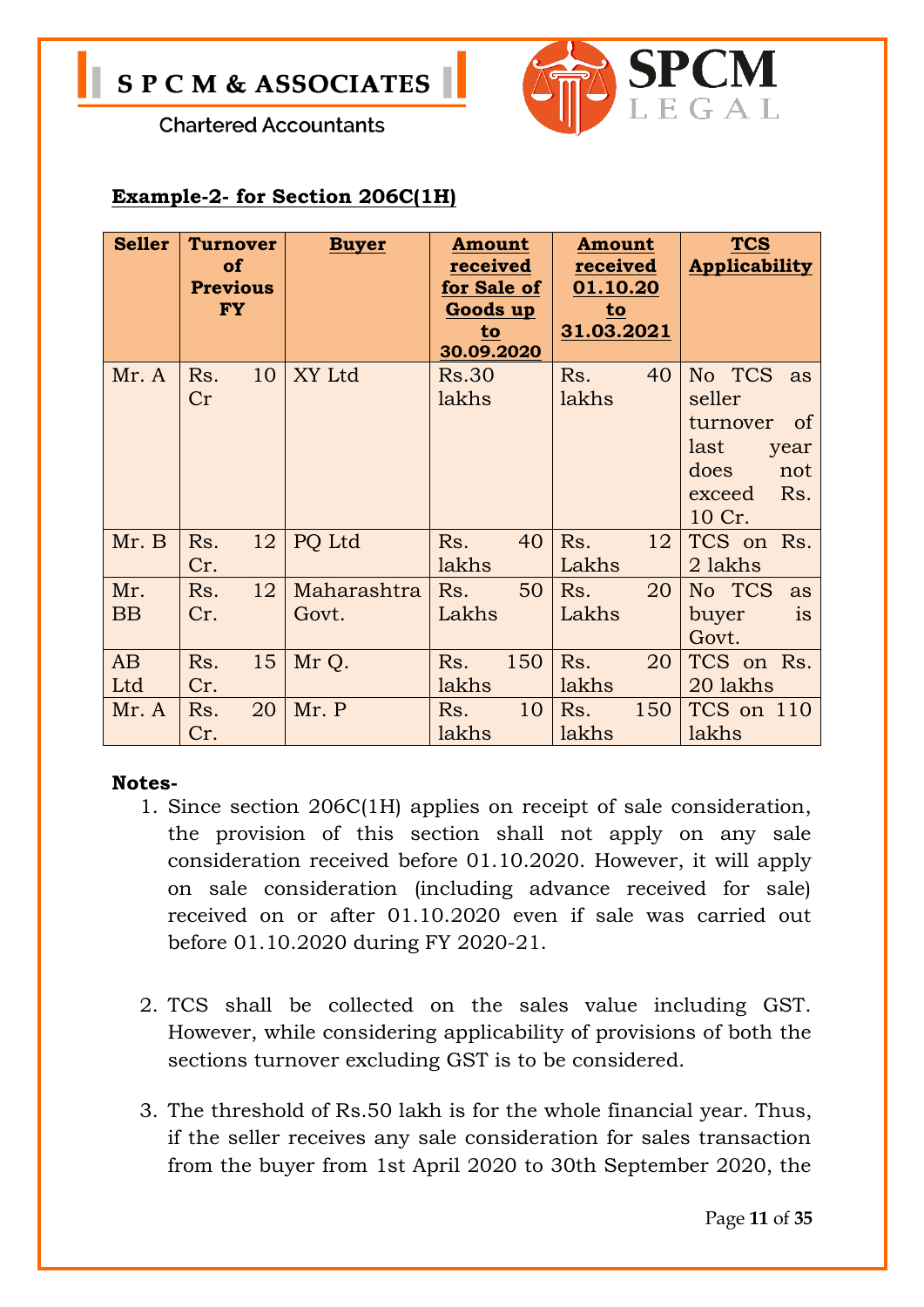



same will be considered for calculating the limit of Rs.50 lakh for that buyer.

- 4. This provision is made applicable only on the sale of goods. Thus, payments received against the supply of services are not covered under this provision.
- 5. Section 206C(1H) states that the total turnover of the business shall be considered. So, the sale of services shall also be considered for calculating the threshold limit of Rs.10 crore.

*"There are two types of people who will tell you that you cannot make a difference in this world: those who are afraid to try and those who are afraid you will succeed."*

-Ray Goforth

*"People who succeed have momentum. The more they succeed, the more they want to succeed, and the more they find a way to succeed. Similarly, when someone is failing, the tendency is to get on a downward spiral that can even become a self-fulfilling prophecy."*

-Tony Robbins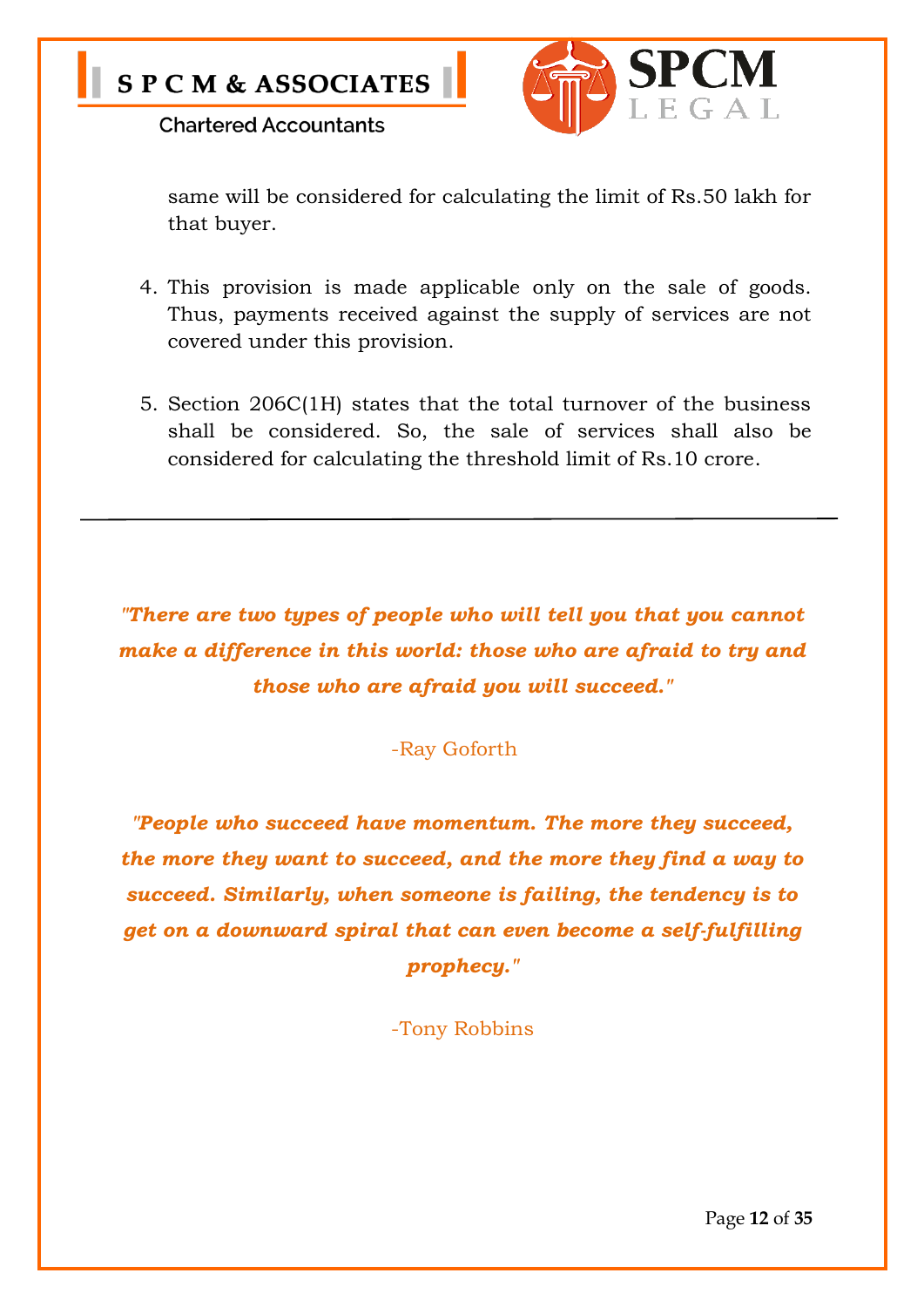

#### **ISSUES WHICH AN ORGANISATION MAY FACE DUE TO TDS OR TCS ON SALE OF GOODS UNDER SECTION 194Q/206C(1H)**

#### **1. Determining whether to collect TCS or not**

One point of concern which organizations would face is whether to collect TCS on sales or the vendor would deduct TDS. Let's take the case of an organization which has a turnover of more than Rs.10 Crores in the preceding year, then it is clear that it would be required to deduct TDS on all the purchases that it makes. There might be cases that upon payment of invoices the vendors might demand for the value of TCS. This can be sorted by communicating to the vendor that as TDS is being deducted no TCS is required to be collected on the sales value.

#### **2. Double Taxation of same Amount.**

The issue would arise in cases where such organizations would raise sales invoices and the vendor would pay the amount without deduction of TDS. In such cases the liability of the seller would be to collect TCS. The collection of such amounts normally becomes a tedious task specially when the amount of transactions are a lot. Subsequently, such customers which were required to deduct TDS but did not deduct might deduct the same at the time of audit which is normally at the close of the year in order to avoid disallowance. This would lead to double taxation on the same amount.

The probable solution to this issue would be that a declaration is taken at the start of the year from the customers whether they would be deducting TDS on the sales invoices being raised by the Company assuming the purchases during the year exceed Rs.50 Lakhs. This might be tedious at the start of the year however it can streamline the entire process during the year.

#### **3. Integration of the processes in ERP's**.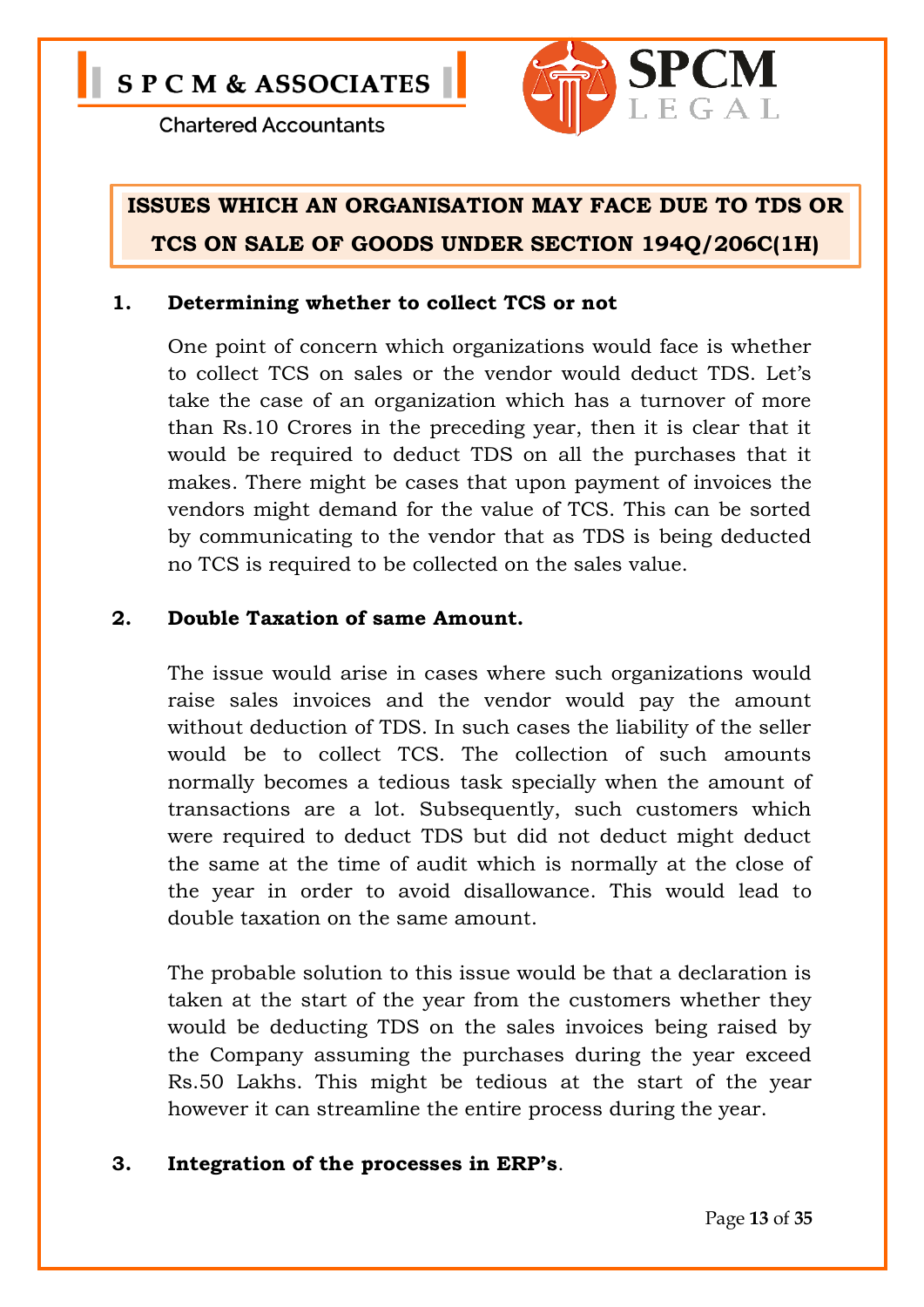

This is possibly the issue which concerns the most to the system development teams and is also of utmost importance. It is not possible to manually track whether TDS is being deducted correctly or not or TCS is being collected as per the receipts. Further the possibility to track whether TCS is being collected in cases where TDS is not deducted by the customers is an impossible task in large corporates which have thousands of vendors. In such cases the system is required to be developed in such a way that the entire process is automated by the system. There cannot be a situation where the system collects TCS on receipts and also TDS is deducted by the customers on the same invoices. In such cases the customer would obviously not pay the TCS amounts and this would lead to cash loss to the organization.

The probable solution for this can be that the system can be developed in such a manner that the organizations can configure at the start of the year by taking declarations whether TDS would be deducted by the customers or not. Once the declaration is received the same can be uploaded in the system and there can be a check point stating TCS or TDS to apply. As the specific key is applied the other would automatically get disabled and the system would not charge the specified tax on the customers. Obviously, this would be faced by the issue of customer's not reverting back with such declarations and obtaining the declarations and configuring the same in the system becomes a daunting task. This may be overcome, by obtaining the clarification once the purchase orders are received from such customers, however this entire process might come with additional manpower costs in huge organizations.

#### **4. Cases where Advances are taken and invoices are raised post 01-07-2021**

Now, there are multiple industries particularly the engineering business or metal suppliers who execute the sale only upon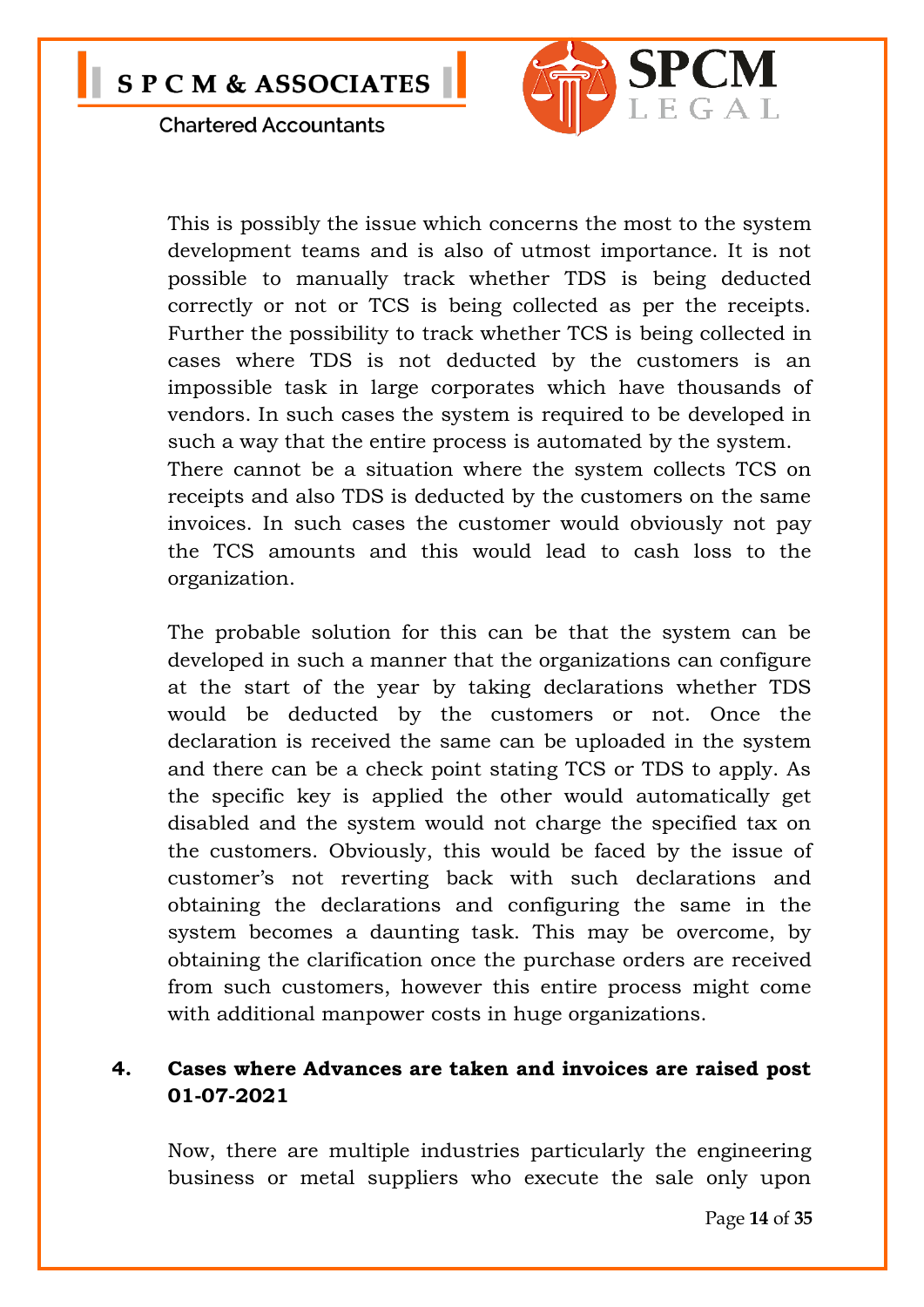

receipt of a certain portion of the sales value as advance. Let us take an example of a case where an advance of Rs.60 lakhs has been received for a sale transaction. Now the Assessee would have grossed up the TCS value and paid the same to be government. Now when the Company raises the sales invoice post 01-07-2021 say of Rs. 200 Lakhs the buyer of the goods would be required to deduct TDS on the entire value of the purchase being Rs.200 lakhs. This would lead to overlapping of taxes on Rs.60 lakhs being the advance value. However, this might not be a significant value considering the rate of 0.1%.

#### **5. Reconciliation with Vendors / Customers.**

Under the existing TDS provisions the reconciliations are a difficult and tedious task specifically in service industry where the TDS statements run into hundreds of pages and long excel sheets are maintained by the organizations for the reconciliations. Some organizations have also obtained software's for the process. Further with the provision of TCS on sale of goods being introduced this task became more difficult with reconciliation of both TDS and TDS being required.

Now with the introduction of this new Section reconciliations would be required for the normal provisions of TDS *i.e.* Section 194A to 194LC which was already being carried out by service industries. However the manufacturing concerns which were earlier relived from such reconciliations would also be required to reconcile, reconciliations would not only include that of their sales where the TDS has been deducted or TCS has been collected but also in cases where the TDS is deducted by the Company. There can be cases where the TDS is deducted by the customers on the sales made by the Company and also TCS is required to be collected on the sales made by the Company where the buyer of the Goods does not deduct TDS. In such cases the reconciliation would be possibly required for the entire sales made by the Company. One can just imagine the volumes of such transactions for large corporate houses of our country.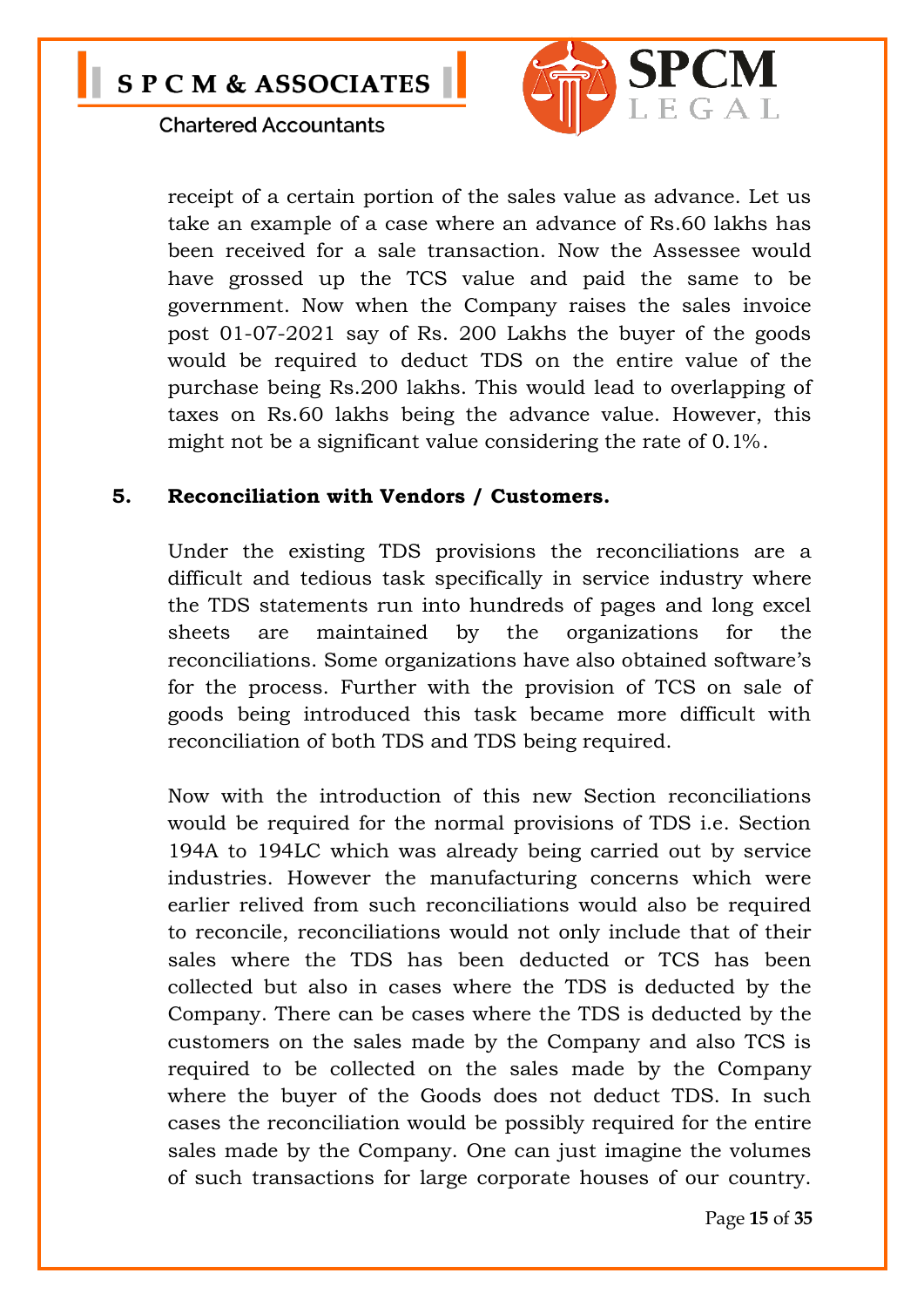

Further, the same Company would be deducting TDS on the purchases being made by it and it might be required to furnish reconciliations of the same to its vendors. The task of such reconciliations is going to become a huge daunting task for the Companies and with no proper checks and controls in place it might lead of potential cash losses for the Companies.

#### **6. Additional cost of Manpower**.

This no doubt is a huge and very difficult task however reconciliations can be made on quarterly basis and there are multiple software's which are now available in the market which automate the entire process. However certain level of human intervention would be required. This entire process might require companies to hire additional manpower for the reconciliation process. We are already seeing this in the service industry which might be required in the manufacturing concerns as well.

**7. Issue of Additions in Income Tax Assessment and increase in Litigation and raising of huge demand .** 

If the assessee do not reconcile the receipts as per for Form 26AS and with his books of accounts, huge additions will be made in the assessment under income tax Act which will increase the litigation and harassment to the businessman.

**8. Provision of having TDS and TCS as per these provisions on the amount of invoice which includes GST, will have cascading impact of tax on the dealer and affecting his cash flow.**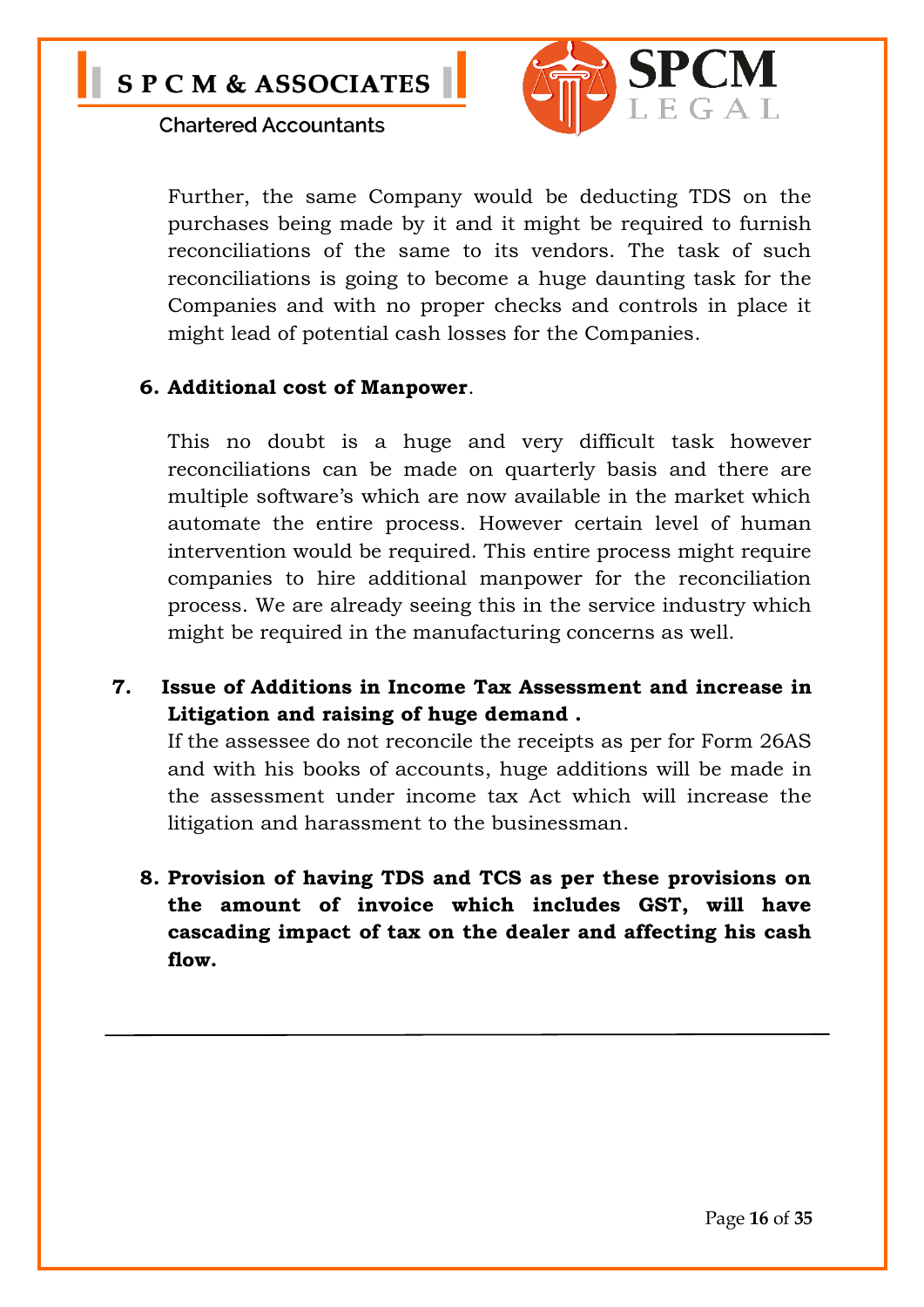



**N** 

#### **GST**

#### **GIST OF GST NOTIFICATIONS**

|                                | <b>NOTIFICATIO DATE</b><br><b>SUBJECT</b> |                                                                                                                                                                                                                                                                                                                                | <b>HIGHLIGHTS</b>                                                                                                                                                                                                                                                                                                                                  |
|--------------------------------|-------------------------------------------|--------------------------------------------------------------------------------------------------------------------------------------------------------------------------------------------------------------------------------------------------------------------------------------------------------------------------------|----------------------------------------------------------------------------------------------------------------------------------------------------------------------------------------------------------------------------------------------------------------------------------------------------------------------------------------------------|
| NO.                            |                                           |                                                                                                                                                                                                                                                                                                                                |                                                                                                                                                                                                                                                                                                                                                    |
| 27/2021-<br><b>Central Tax</b> | 01-06-2021                                | Cumulative application of Cumulative application<br>rule 36(4) extended to<br>June 21 as well. Date of<br>reporting<br>outward<br>supplies using IFF also<br>extended.                                                                                                                                                         | of rule $36(4)$ is now<br>applicable to April, May<br>and June 21. Date of<br>reporting<br>outward<br>supplies using IFF also<br>extended to 28th June<br>21                                                                                                                                                                                       |
| 26/2021-<br><b>Central Tax</b> | 01-06-2021                                | <b>ITC</b><br>date<br>for $ $<br>04<br>due<br>quarter ended Mar 21 is<br>further<br>extended<br>to<br>31.07.2021                                                                                                                                                                                                               | Due date for filing ITC<br>04 for quarter ended<br>21<br>is<br>Mar<br>further<br>extended to 31.07.2021                                                                                                                                                                                                                                            |
| 25/2021-<br><b>Central Tax</b> | 01-06-2021                                | GSTR-4 due date for Due date<br>financial year $2020-21$ is GSTR-4 for FY 2020-21<br>further<br>extended<br>$\overline{\text{to}}$<br>31.07.2021                                                                                                                                                                               | for<br>filing<br>is further extended to<br>31.07.2021                                                                                                                                                                                                                                                                                              |
| 24/2021-<br><b>Central Tax</b> | 01-06-2021                                | "Time limit for completion   Relaxations<br>of various actions, by any<br>authority<br>by<br><b>or</b><br>any<br>person, under the GST<br>Act as per section 168A,<br>which falls during the<br>period from 15th April,<br>2021 to 29th June, 2021,<br>to be extended up to 30th<br>June, 2021, subject to<br>some exceptions. | under<br>section<br>168A<br>of the<br>CGST Act: Time limit for<br>completion of various<br>actions,<br>by<br>any<br>authority or<br>by<br>any<br>person, under the GST<br>Act, which falls during<br>the period from<br>15th<br>April, 2021 to<br>29th<br>June, 2021, to<br>be<br>extended up to 30th<br>June, 2021, subject to<br>some exceptions |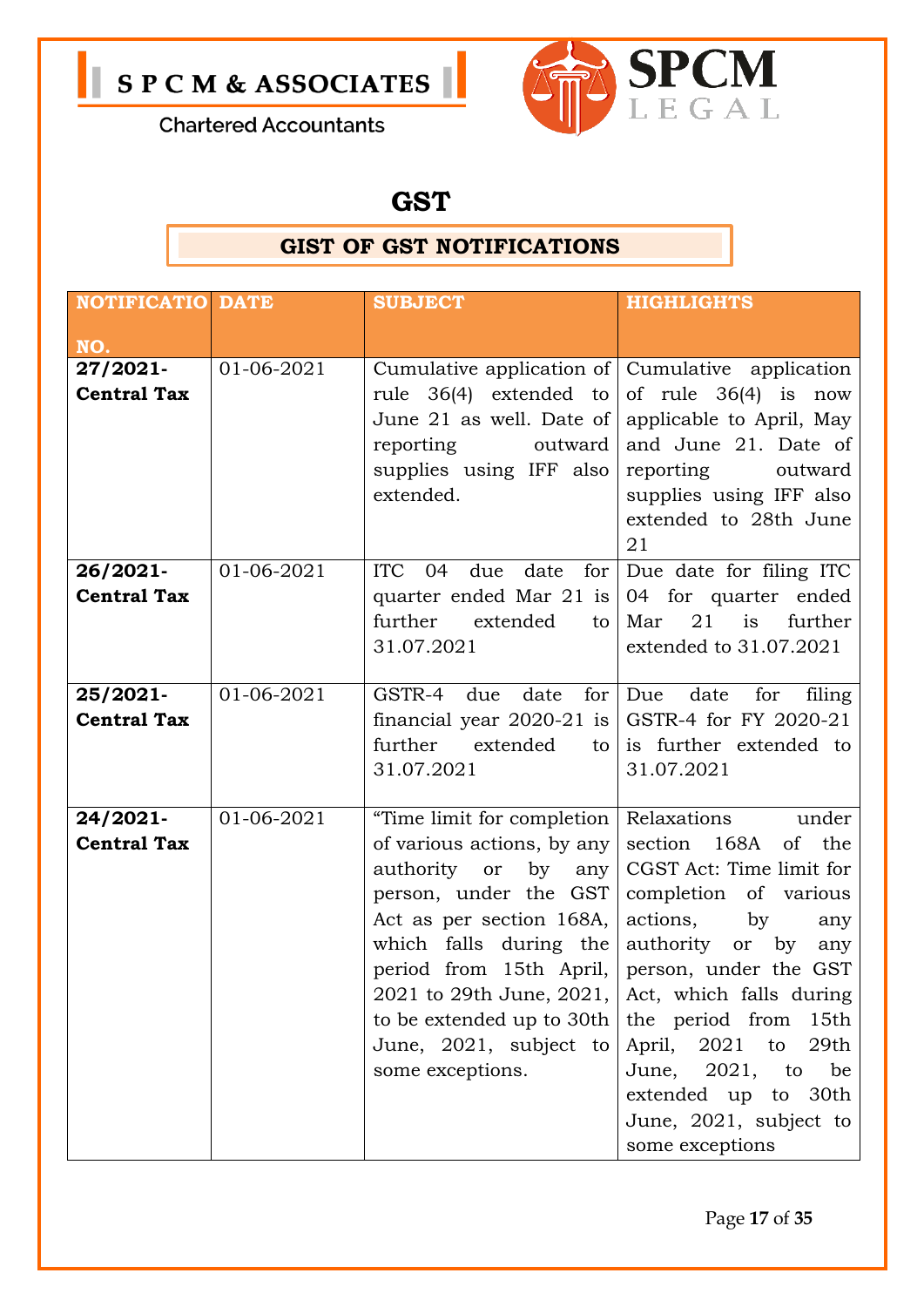



**N** 

| <b>NOTIFICATIO DATE</b>        |            | <b>SUBJECT</b>                                                                                                                                                                                                                                                                                                                             | <b>HIGHLIGHTS</b>                                                                                                                                                                                                                                            |
|--------------------------------|------------|--------------------------------------------------------------------------------------------------------------------------------------------------------------------------------------------------------------------------------------------------------------------------------------------------------------------------------------------|--------------------------------------------------------------------------------------------------------------------------------------------------------------------------------------------------------------------------------------------------------------|
| NO.                            |            |                                                                                                                                                                                                                                                                                                                                            |                                                                                                                                                                                                                                                              |
| 23/2021-<br><b>Central Tax</b> | 01-06-2021 | Government departments<br>Government<br>and local authorities are<br>departments and local<br>authorities are further<br>from<br>exempted<br>generating e-invoices<br>exempted<br>from<br>generating e-invoices                                                                                                                            |                                                                                                                                                                                                                                                              |
| 22/2021-<br><b>Central Tax</b> | 01-06-2021 | Notified rationalization of<br>fee<br>for delay<br>late<br>in <sub>1</sub><br>furnishing GSTR-7                                                                                                                                                                                                                                            | Amount of Late fees<br>applicable for delay in<br>filing GSTR 7 from the<br>month of June 21 is<br>revised                                                                                                                                                   |
| 21/2021-<br><b>Central Tax</b> | 01-06-2021 | Notified rationalization of<br>fee<br>for<br>delay<br>late<br>in <sub>1</sub><br>furnishing GSTR-4                                                                                                                                                                                                                                         | Maximum<br>late<br>fees<br>applicable for delay in<br>filing GSTR 4 from FY<br>$2020 - 21$ is revised                                                                                                                                                        |
| 20/2021-<br><b>Central Tax</b> | 01-06-2021 | Notified rationalization of<br>fee<br>for<br>late<br>delay<br>in<br>furnishing GSTR-1                                                                                                                                                                                                                                                      | In case of delay in filing<br>GSTR 1 of upcoming tax<br>periods, burden of late<br>fees on small taxpayers<br>being rationalized<br>is<br>basis the tax liability/<br>of<br>the<br>turnover<br>taxpayers                                                     |
| 19/2021-<br><b>Central Tax</b> | 01-06-2021 | Notified rationalization of<br>fee applicable on<br>late<br>GSTR-3B; provides   waiver of late fees<br>conditional waiver of late<br>fee applicable on GSTR-<br>3B from July, 2017 to<br>April, 2021; and provides<br>waiver of late fees for late<br>filing of return in GSTR-<br>3B for specified taxpayers<br>and specified tax periods | For tax period Jul 17 to<br>Apr<br>21 conditional<br>announced,<br>for<br>tax<br>period Mar 21 to May 21<br>waiver<br>for<br>specified<br>period announced and<br>late fees rationalization<br>announced<br>on<br>prospective<br><b>GSTR</b><br>3B<br>fining |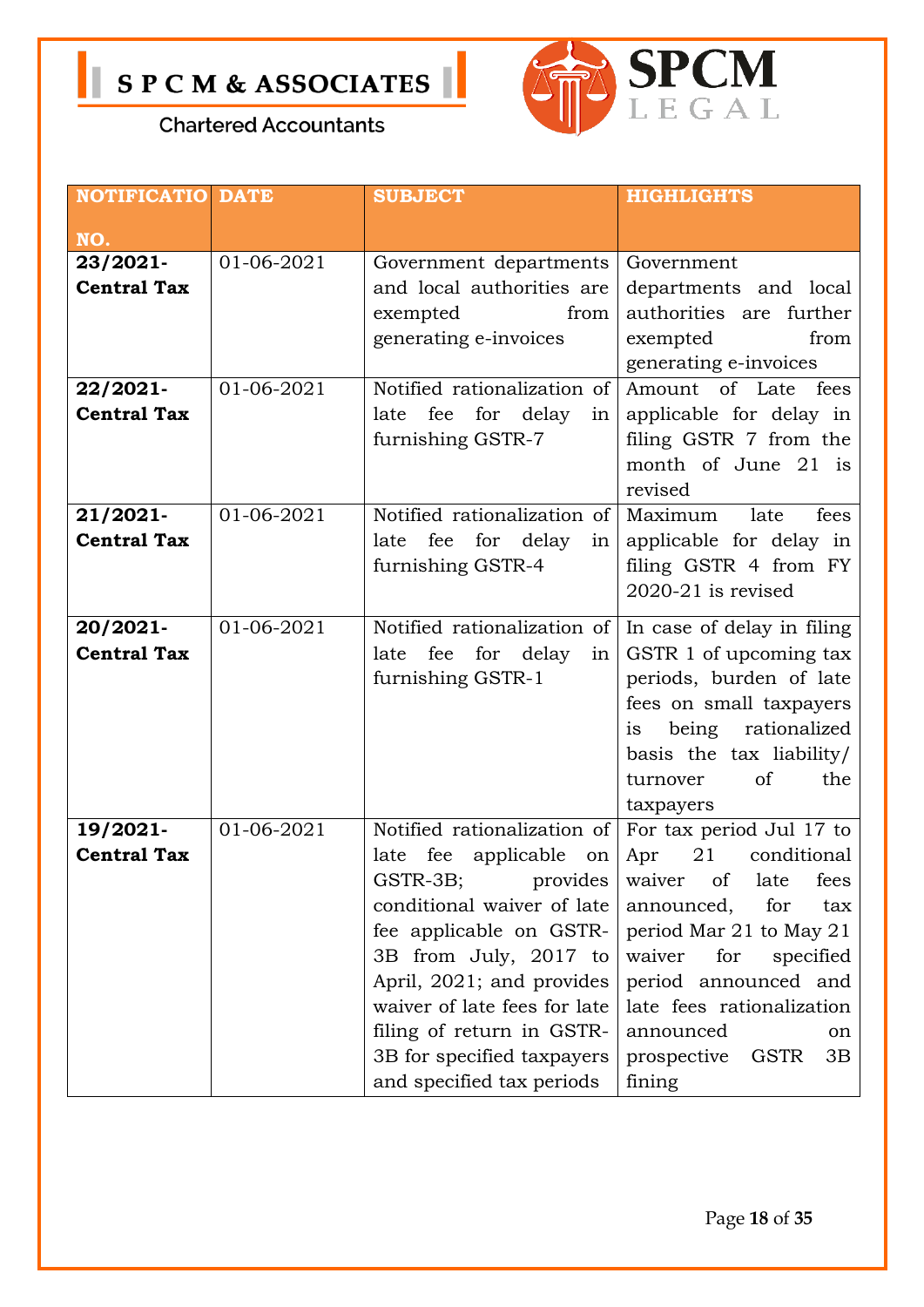



**N** 

| <b>NOTIFICATIO DATE</b>        |            | <b>SUBJECT</b>                                                                                                                                                                                                                                     | <b>HIGHLIGHTS</b>                                                                                                                                                                                          |  |
|--------------------------------|------------|----------------------------------------------------------------------------------------------------------------------------------------------------------------------------------------------------------------------------------------------------|------------------------------------------------------------------------------------------------------------------------------------------------------------------------------------------------------------|--|
| NO.                            |            |                                                                                                                                                                                                                                                    |                                                                                                                                                                                                            |  |
| 18/2021-<br><b>Central Tax</b> | 01-06-2021 | provided<br>Relief<br>by<br>lowering of interest rate<br>for a specified time for<br>tax periods March, 2021<br>to May, 2021                                                                                                                       | Interest rate relaxed to<br>some extent in case of<br>delay in filing GSTR 3B<br>for specified time for tax<br>period March 21 to May<br>21                                                                |  |
| 17/2021-<br><b>Central Tax</b> | 01-06-2021 | Due date of filing GSTR 1<br>is extended for the month<br>of May 21 by 15 days                                                                                                                                                                     | Due date of filing GSTR<br>1 for the month of April<br>2021 and May 2021 is<br>extended to 26th May<br>2021 and 26th June<br>2021 respectively                                                             |  |
| 16/2021-<br><b>Central Tax</b> | 01-06-2021 | Notification<br>16/2021<br>seeks to appoint 01st<br>June 2021 as the day<br>which<br>from<br>the<br>provisions of section 112<br>of Finance Act, 2021,<br>relating to amendment of<br>section 50 of the CGST<br>Act, 2017 shall come into<br>force | W.e.f. 1st June<br>2021<br>interest<br>delayed<br>on<br>payments is chargeable<br>on net tax liability i.e.<br>on amount of the tax<br>paid in cash.                                                       |  |
| 15/2021-<br><b>Central Tax</b> | 18-05-2021 | make fourth<br>Seeks to<br>(2021)<br>amendment<br>to<br>CGST Rules, 2017.                                                                                                                                                                          | Fourth<br>amendment<br>rules 2021 introduced<br>to amend refund rules<br>notified in CGST 2017<br>rules<br>also<br>and<br>has<br>inserted new Form RFD-<br>refund<br>01W<br>i.e.<br>withdrawal application |  |
| 14/2021-<br><b>Central Tax</b> | 01-05-2021 | notified<br>Extension<br>for<br>specified<br>compliances<br>falling between15th Apr<br>21 to 30th May 21 till<br>31st May 21 in exercise<br>of powers under section<br>168A of CGST Act                                                            | Timeline for all other<br>proceedings, asset order<br>etc. whose last date of<br>completion falls between<br>15th April to 30th May<br>is extended to 31st May                                             |  |

Page **19** of **35**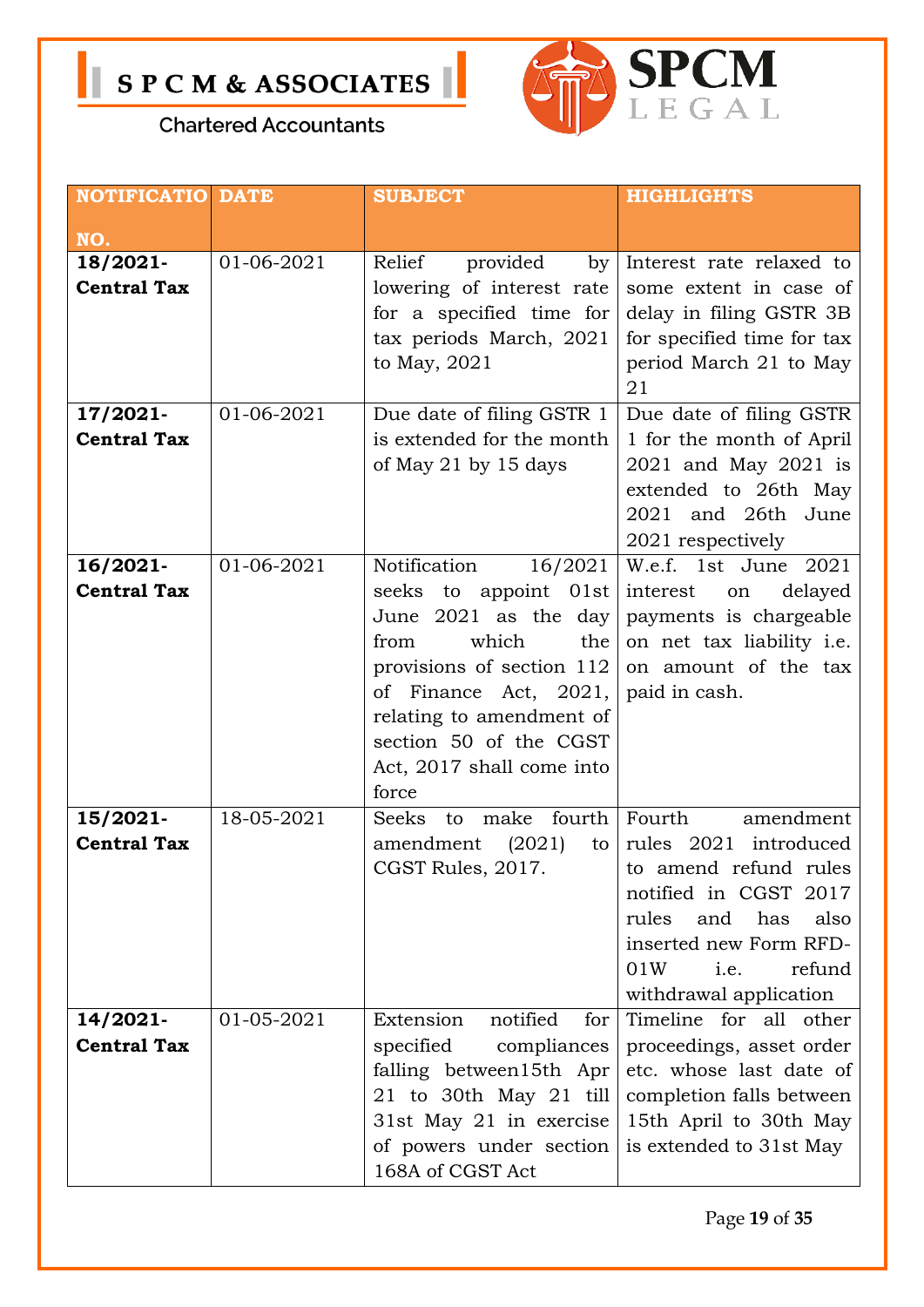



#### **GST UPDATES**

#### **1.Generation Of Form GSTR-2B:**

On extension of the GSTR-1 filling by the 15 days, So FORM GSTR-2B shall be available only after last cut-off date i.e., 28/05/2021 – April 2021 GSTR-1 filling date, Cut off dates for GSTR 2B for the month of Apr 2021.

| <b>Supplier form Type</b>   | Criteria                             |  |  |
|-----------------------------|--------------------------------------|--|--|
| Normal Tax payers filing at | All GSTR 1/IFF filed between         |  |  |
| monthly frequency           | $12/04/21$ to $26/05/21$             |  |  |
| Normal Tax payers filing at | All GSTR 1/IFF filed<br>between      |  |  |
| monthly frequency           | $14/04/21$ to $28/05/21$             |  |  |
| Input Service Distributor   | All GSTR 6 filed between 14/04/21    |  |  |
|                             | to $28/05/21$                        |  |  |
| Import from SEZ             | All Import data received for the tax |  |  |
|                             | period by the cut-off date 28/05/21  |  |  |

#### **2. Relaxations Regarding expiry of validity of LoAs, approvals or permissions in view of COVID-19 for SEZ industry:**

The Department of Commerce (SEZ Section) issued Instructions vide No. K43022/7/2020-SEZ dated May 07, 2021 for pending compliances, expiry of validity of LoAs, approvals or permissions in the current lockdown in view of COVID-19.

Such compliances to which the relaxations will apply, include:

- Requirement to file Quarterly Progress Report (QPR) attested by Independent Chartered Engineers by Developers/ Co-developers.
- SOFTEX form to be filed by IT/ITES units.
- Filing of Annual Performance Reports (APR) by SEZ units.
- Extension of Letter of Approvals (LoA) which may expire, in the cases of:
- Developers/co-developers who are in the process of developing and operationalizing the SEZ.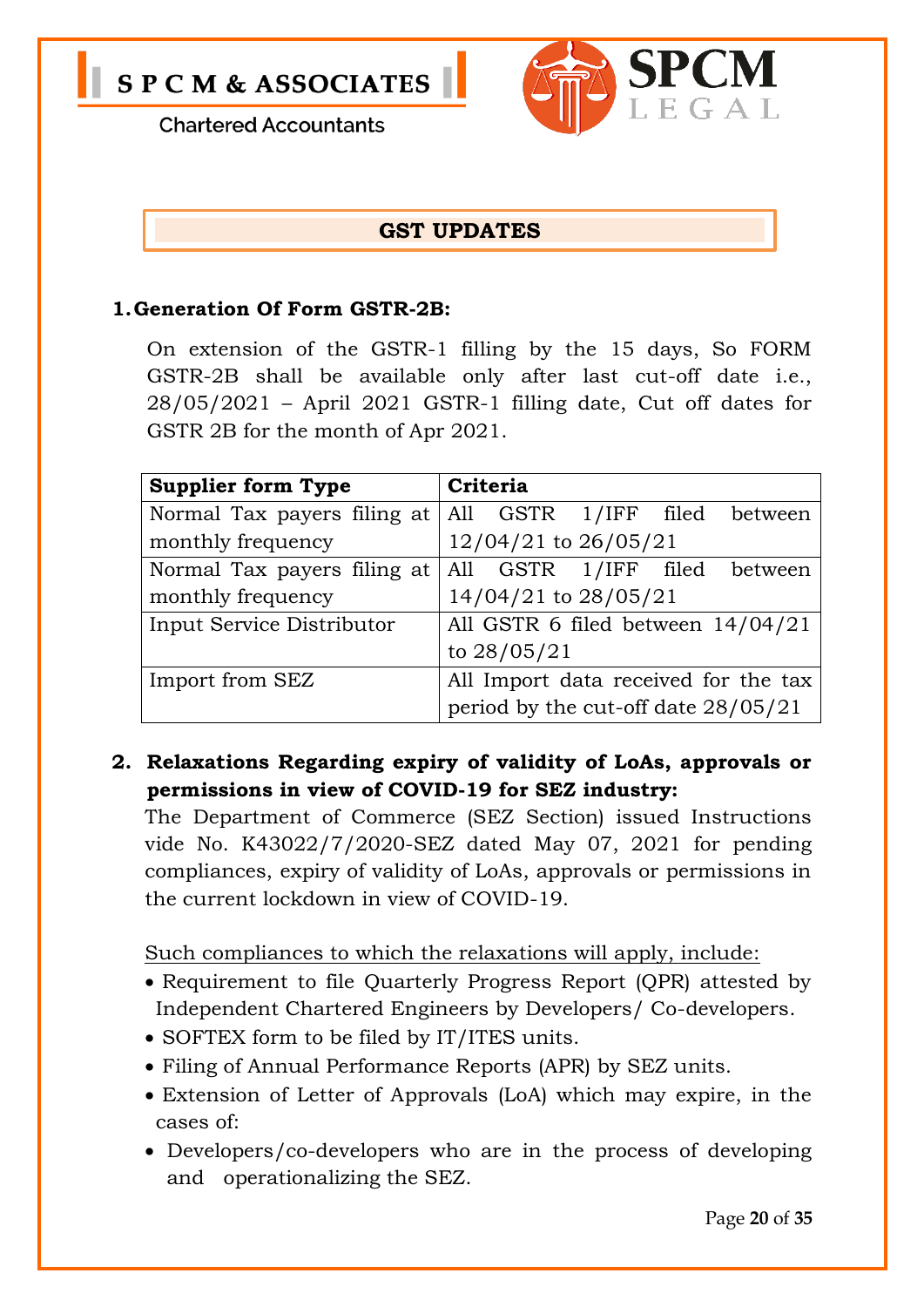

- Units which are likely to complete their 5 year block for NFE assessment.
- Units which are yet to commence operations.

Ad-hoc interim extension/deferment of the expiry date may be granted without prejudice till 30.06.2021 or further instructions of the Department on the matter, whichever is earlier.

#### **3. Updation Of GST Portal:**

- GSTN has changed the format for the GSTR-3B PDF preview and download.
- It has the following additional information:
	- 1) ARN details
	- 2) Authorized signatory details
	- 3) Breakup for the ITC eligible.

#### **4. CBIC issues Guidelines for Expeditious Customs Clearance of Import of COVID-19 related Equipment's or Medicaments through Courier:**

The Board notified that the documents required for the expeditious customs clearance of Import through Courier are:

- Air Way Bill,
- Commercial Invoice,
- KYC Documentation, and
- a packing list with the description of the goods

#### **5. CBIC notifies Ad hoc Exemption from IGST on Imports of specified COVID-19 relief material Donated from Abroad:**

The CBIC has notified certain conditions on the IGST Exemption on imports of specified COVID-19 relief material donated from abroad.

1. State Government shall appoint a nodal authority in the State for the purpose of this exemption. As per section 2 (103) of the Central Goods and Services Tax Act, 2017, states include a Union territory with Legislature.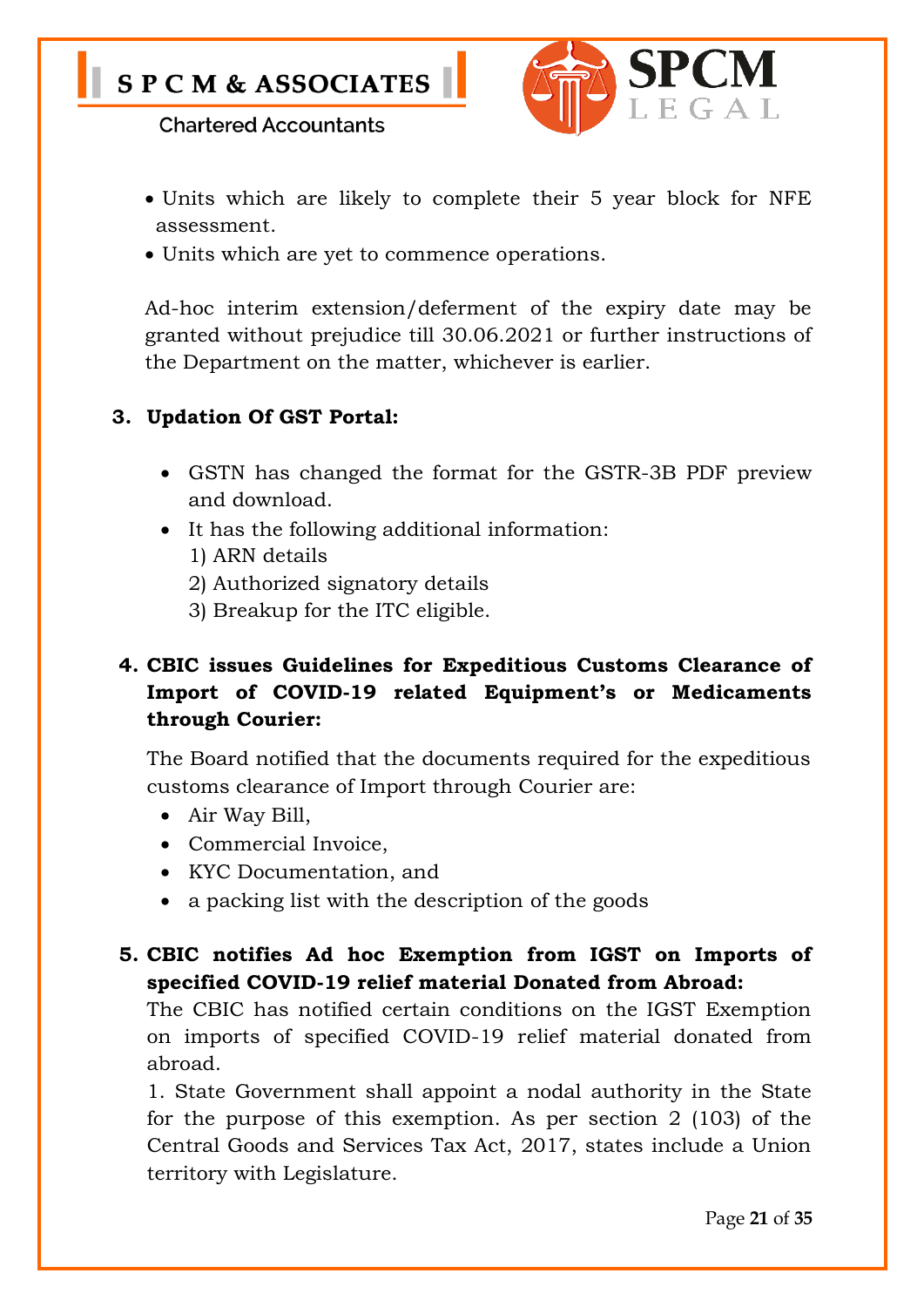

2. Secondly, The Nodal authority so appointed shall authorize any entity, relief agency or statutory body, for free distribution of such Covid-relief material.

3. The said goods can be imported free of cost by a State Government or, any entity/ relief agency/ statutory body, authorized in this regard for free distribution anywhere in India.

4. The importer shall before clearance of goods from Customs produce a certificate from the said nodal authorities that goods are meant for free distribution for Covid relief.

5.Imports, the importer shall produce, to the Deputy or Assistant Commissioner of Customs at the port within a period of six months from the date of importation or within such extended period not exceeding nine months, a simple statement containing details of goods imported and distributed free of cost.

#### **6. ITC Reconciliation Of Apr-21 For GSTR-3B:**

On extension of the GSTR-1 filling by the 15 days, So FORM GSTR-2B shall be available only after last cut-off date i.e., 29/05/2021.

As per amendment to Rule 36(4) of CGST Rules 2017 ITC reconciliation with 2B for the month of April 21 can be done cumulatively with May 2021. In other words ITC for April can be claimed without reconciliation with 2B.

#### **7. GSTN extends due date of filing Revocation Application of Cancellation:**

The GSTN notified the extension of the due date of filing the Revocation application of Cancellation from 90 days to 180 days which will be valid up to 15th June 2021 the CBIC notified. The tax official may have cancelled a taxpayer's GST registration by initiating suo moto proceedings. The aggrieved taxpayer can apply for revocation or restoration of such GST registration cancelled by visiting the GST portal and the timeline for filing such application has been extended to 180 days which will be valid up to 15th June 2021**.**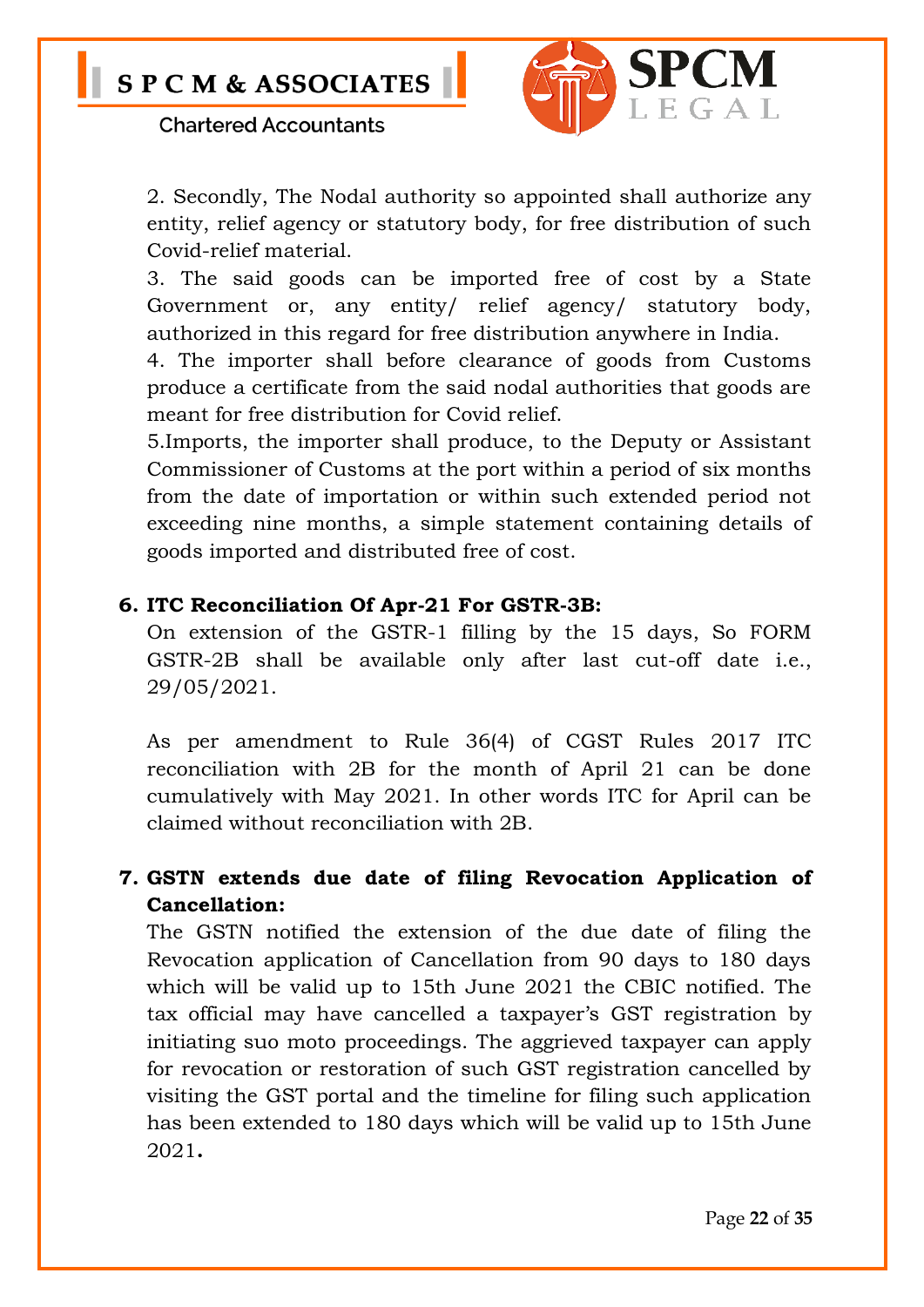

#### **8. GST Refund Status: The Steps to Track your Application even without logging into GST Portal:**

One can track his refund application without logging into the GST Portal only through ARN. GST refund application can be tracked by Navigating to Services then click on

"Track Application Status", Select the Refund option, Enter ARN, Click SEARCH to track

One's refund application without logging into the GST Portal. Here one is not bale to Tax Period and Tax Amount Claimed, which can be viewed when one view the status of the refund application after logging into the GST Portal

#### **9. DGFT: Change in Import policy of pulses with effect from 15th May 2021:**

DGFT has issued notification for change in import policy for the import of Tur, Moong & Urad dal can freely imported for the period 15th may-2021 to 31st October-2021.This Tur, Moong & Urad dal has been transferred from restricted group to free import group. Further it has been clarified that bill of lading of the on or before 31st October-2021, it must be cleared before 30th November-2021.

#### **10.CBIC issued Notification No. 15/2021-Central Tax, dated 18.05.2021 to amend CGST Rules, 2021:**

- Rule 23 and FORM GST REG-21, that deals with revocation of cancellation of registration, so as to allow the registered person to file application in FORM GST REG-21, within such extended period by the Additional Commissioner or Joint Commissioner or the Commissioner.
- Proviso under Rule 90(3): Time period from the date of filing of the refund till the date of communication of the deficiencies in FORM GST RFD-03, is to be excluded from the period of 2 years.
- Rule 90(4) Allowed registered person to withdraw the application of refund claim, by filing application in FORM GST RFD-01W before issuance of RFD-04 or RFD-06 or RFD-05 or RFD07 or RFD-08.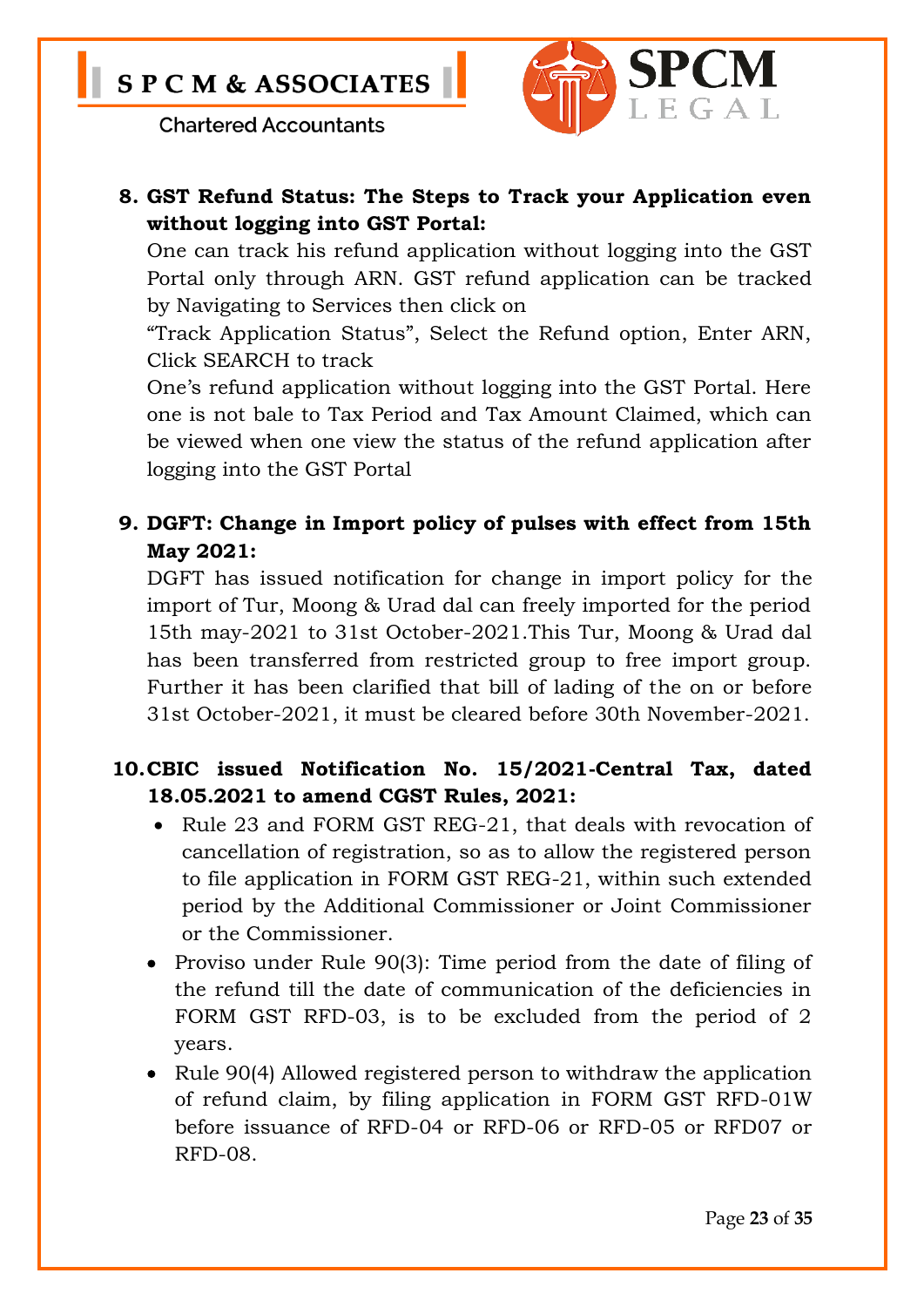

- Rule 90(5) On submission of application in FORM GST RFD-01W, any amount debited from electronic credit ledger or electronic cash ledger, shall be credited back to the ledger from which such debit was made.
- The proper officer shall pass an order in 'Part A' instead of 'Part B' of FORM GST RFD-07 the reasons for withholding the refund.
- New proviso to Rule 92(2): passing of an order for release of withheld refund in Part B of FORM GST RFD-07.
- Rule 96(6): passing of an order in 'Part A' instead of 'Part B' of FORM GST RFD-07, upon transmission of the intimation for withholding refund.
- Amended Rule 96(7): Now, the jurisdictional officer, shall issue order in RFD-06 after issuing Part B of FORM GST RFD-07.
- Amended Rule 138E: In PART A of FORM GST EWB-01, words "in respect of any outward movement of goods of a registered person" substituted with "in respect of a registered person, whether as a supplier or a recipient".
- Inserted FORM RFD-01W i.e., the application for withdrawal of refund application.

#### **11.CBIC issues SoP for Implementation of Provision of Extension of Time Limit to Apply for Cancellation of GST Registration:**

Any registered person, whose registration is cancelled by the proper officer on his own motion, may apply to such officer in FORM GST REG-21, for revocation of cancellation of registration within 30 days from the date of service of the cancellation order. Beyond 30 days but not exceeded 90 days:

As per the circular, where a person applies for revocation of cancellation of registration beyond a period of 30 days from the date of service of the order of cancellation of registration but within 60 days of such date, the said person may request, through letter or e-mail, for extension of time limit to apply for revocation of cancellation of registration to the proper officer by providing the grounds on which such extension is sought.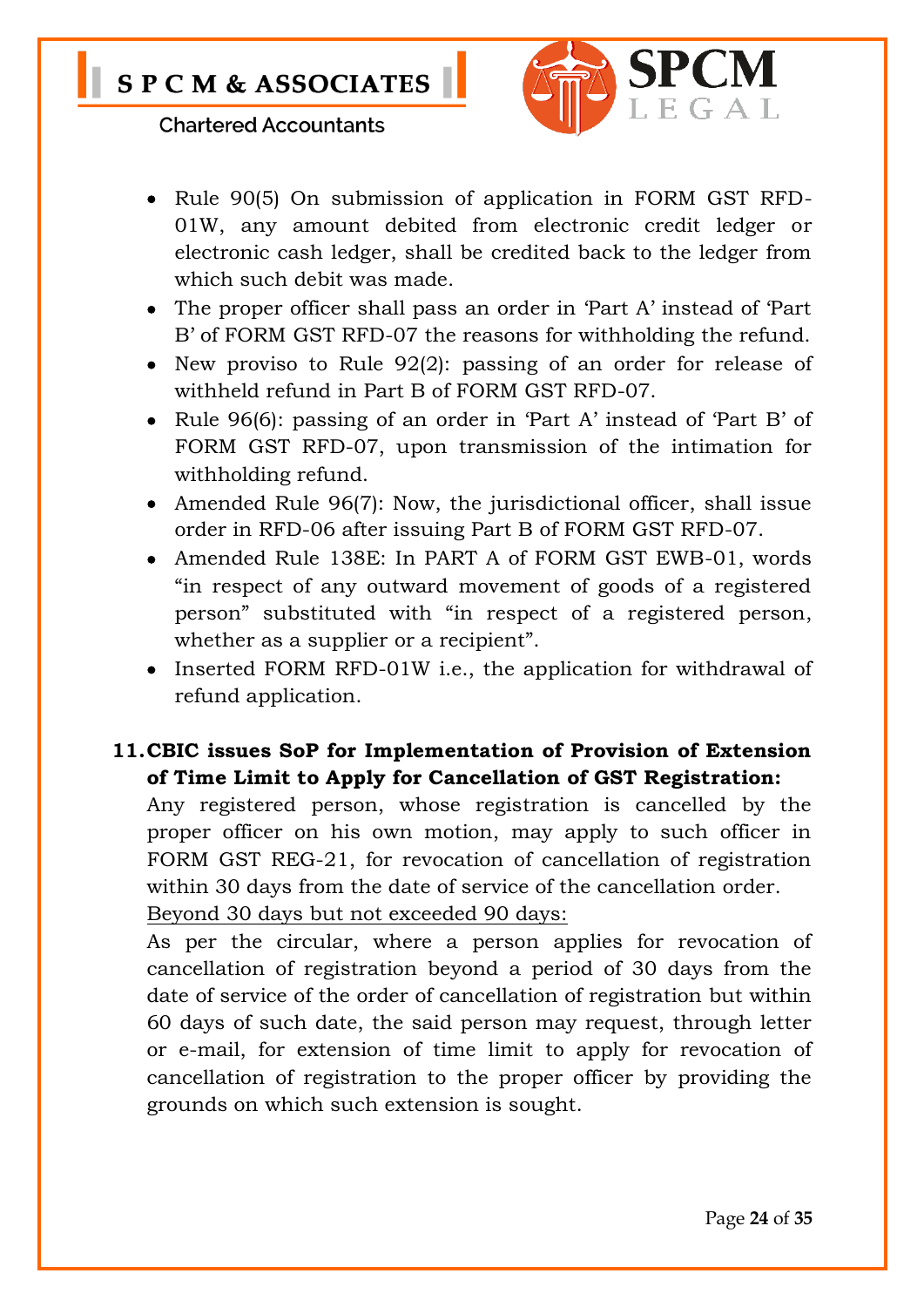

#### **12.E-Way Bill integrated with FASTag, RFID; Transporter to have a RFID tag in his Vehicle:**

With the integration of E-waybill System with RFID and Fast-tag, officers now can access the details of commercial vehicle movements through tolls on a near real-time basis. Various reports are available in the E Way Bill Officers' Mobile Application such as:

#### **REAL TIME TRACKING OF EWB & VEHICLE**:

Details such as value, HSN, Validity, from and to locations on Map, name of toll and exact passage time. The passage of vehicle can also be viewed in Map**.**

#### **LATE PASSAGE DETAILS OF VEHILCE:**

For a given vehicle number, last ten pass through the toll plazas is shown. On clicking the map icon, the movement details are shown on the map

#### **VEHILCE PASSAGE DETAIL OR GIVEN DATE**:

The details of E-way Bill(s) carried by a particular vehicle and the passage details at various tolls with exact time of passage in a given date range.

#### **EWB WITH VEHICLE DETAILS**:

Vehicle details of a particular E-Way Bill and time during which that vehicle was carrying the E-way Bill with details of transshipment if any.

In a move which will help curb tax evasion, GST authorities have been armed with real-time data of commercial vehicle movement on highways with integration of the e-way bill (EWB) system with FASTag and RFID.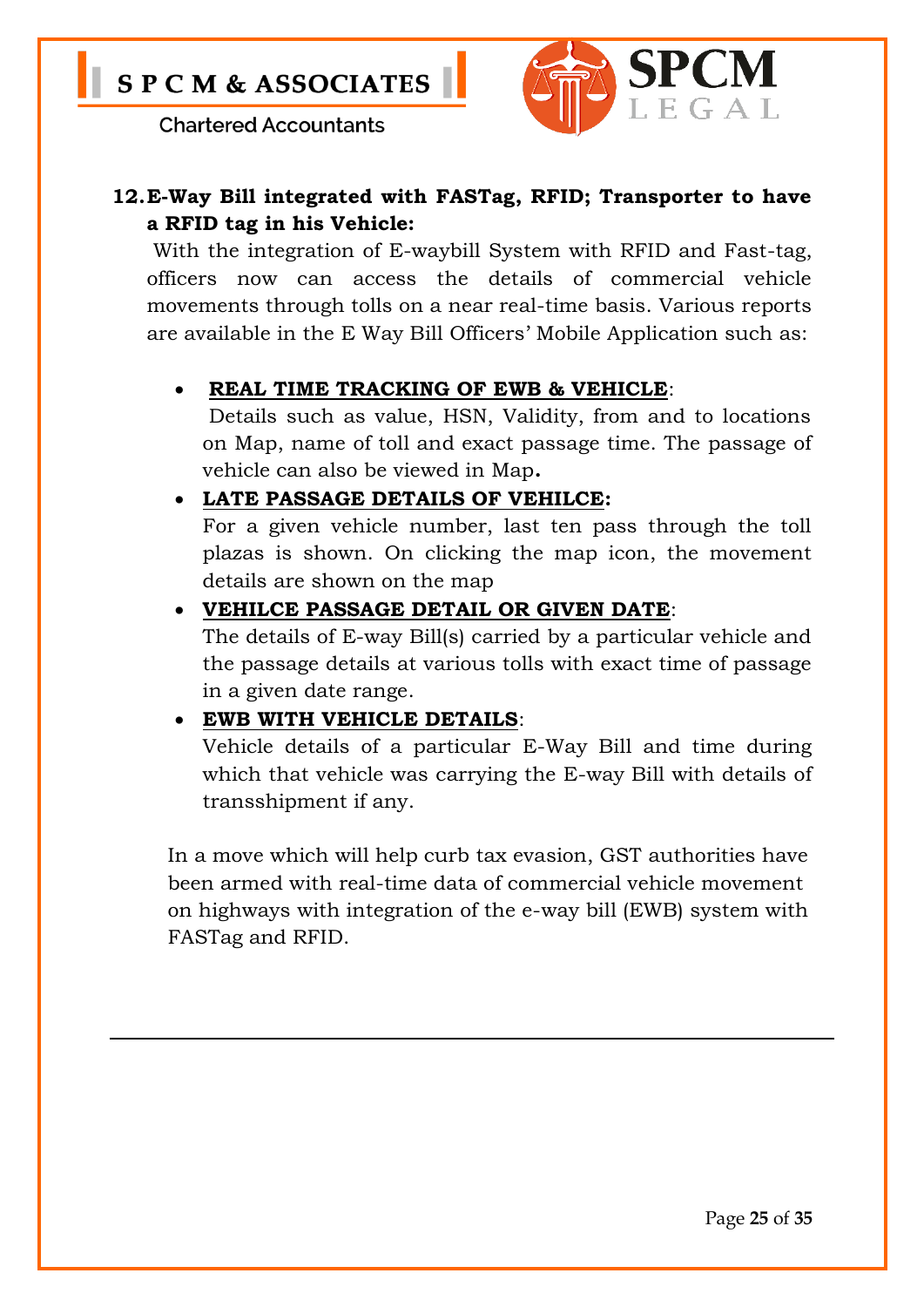

#### **UPDATES FROM THE 43rd GST COUNCIL MEETING**

The GST Council in its 43rd meeting held on 28th May, 2021 at New Delhi took the following decisions relating to changes in GST rates on supply of goods and services and changes related to GST law and procedure.

#### **1.A. GSTR 3B Due dates for all Registered Persons having Aggregate turnover > 5 Crores in preceding F.Y:**

| <b>Tax Period</b> | <b>Late Fees</b>           | <b>Interest</b>                                                                                  |                            |  |
|-------------------|----------------------------|--------------------------------------------------------------------------------------------------|----------------------------|--|
|                   | filed till                 | Interest $\omega$ 18% if<br>No Late Fees if Interest $\omega$ 9% if<br>filed after<br>filed till |                            |  |
| $Mar-21$          | 5th May, 2021              | 5 <sup>th</sup> May, 2021                                                                        | 5 <sup>th</sup> May, 2021  |  |
| $Apr-21$          | 4 <sup>th</sup> June, 2021 | 4 <sup>th</sup> June, 2021                                                                       | 4 <sup>th</sup> June, 2021 |  |
| $May-21$          | 5 <sup>th</sup> July, 2021 | 5 <sup>th</sup> July, 2021                                                                       | 5 <sup>th</sup> July, 2021 |  |

**B. GSTR 3B Due dates for all Registered Persons having Aggregate turnover < 5 Crores in preceding F.Y and filing monthly returns:**

| <b>Tax</b><br>Period | <b>Late Fees</b>                     | <b>Interest</b>                      |                                                       |                                            |  |
|----------------------|--------------------------------------|--------------------------------------|-------------------------------------------------------|--------------------------------------------|--|
|                      | <b>No Late Fees</b><br>if filed till | <b>NIL</b> Interest<br>if filed till | Interest<br>$\mathbf{a}$<br>$9\%$ if<br>filed<br>till | Interest $\omega$<br>18% if filed<br>after |  |
| $Mar-21$             | 19th June,<br>2021                   | 5 <sup>th</sup> May, 2021            | 19th June,<br>2021                                    | 19th June,<br>2021                         |  |
| $Apr-21$             | 4 <sup>th</sup> July, 2021           | 4 <sup>th</sup> June,<br>2021        | $4th$ July, 2021                                      | 4 <sup>th</sup> July, 2021                 |  |
| $May-21$             | 20th July, 2021                      | 5 <sup>th</sup> July, 2021           | 20th July,<br>2021                                    | 20th July,<br>2021                         |  |

Page **26** of **35**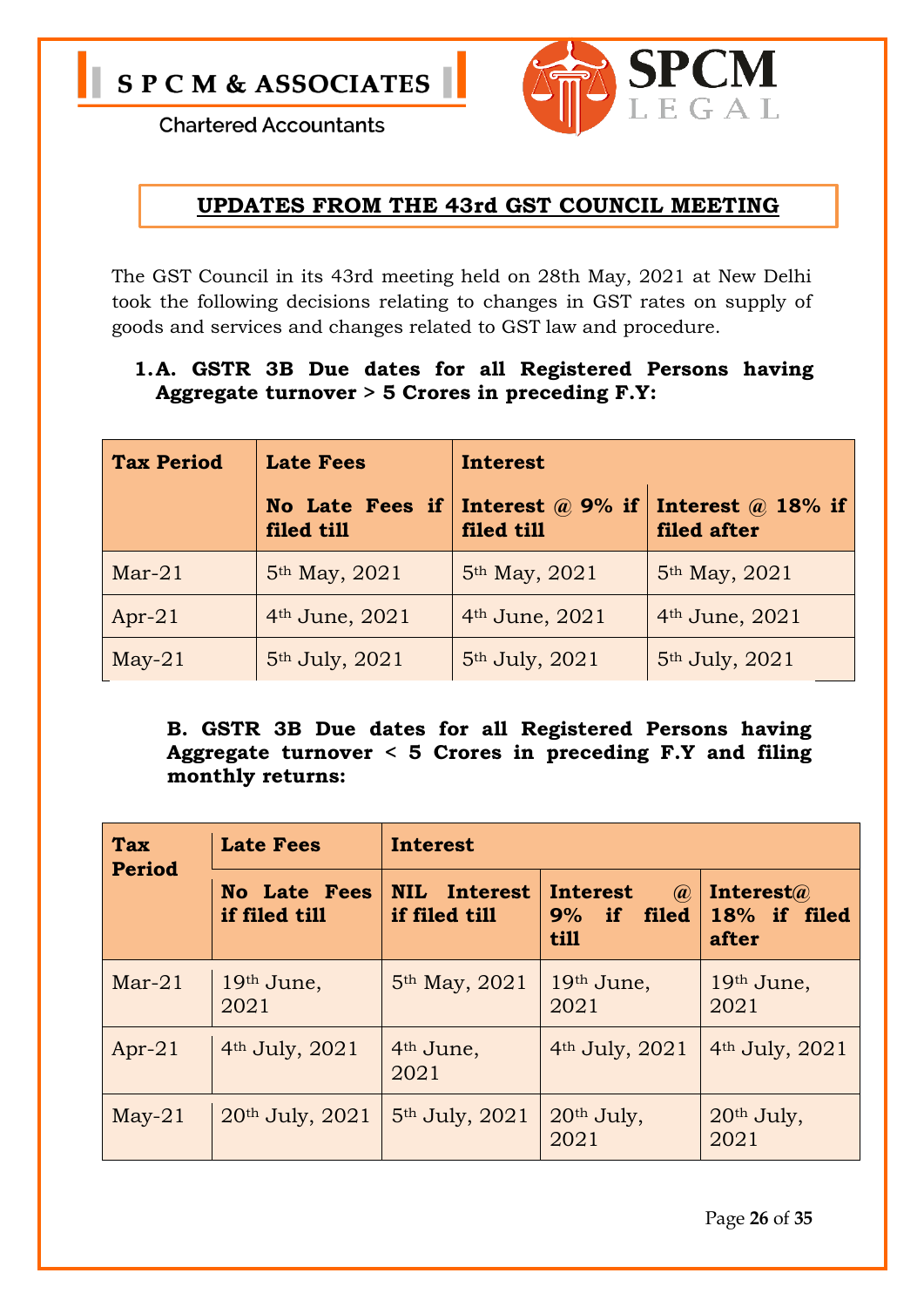

#### **C. GSTR 3B Due dates for all Registered Persons under QRMP Scheme:**

| Tax           | <b>Late Fees</b>                       | Interest                                |                                         |                                                    |  |
|---------------|----------------------------------------|-----------------------------------------|-----------------------------------------|----------------------------------------------------|--|
| <b>Period</b> | <b>No Late Fees if</b><br>filed till   | <b>NIL</b><br>Interest if<br>filed till | Interest $\omega$ , 9%<br>if filed till | Interest @18%<br>if filed after                    |  |
| $Mar-21$      | $21st$ /23 <sup>rd</sup> June,<br>2021 | $7th$ /<br>9th May,<br>2021             | $21st$ /23 <sup>rd</sup> June,<br>2021  | $21$ <sup>st</sup> /23 <sup>rd</sup> June,<br>2021 |  |
| $Apr-21$      | Not Applicable                         | 9th June,<br>2021                       | 9th July, 2021                          | 9th July, 2021                                     |  |
| $May-21$      | Not Applicable                         | 10 <sup>th</sup> July,<br>2021          | 25th July, 2021                         | 25th July, 2021                                    |  |

#### **D. CMP-08 Due date for Composition taxable persons:**

| Tax Period      | Interest     |                                                                             |                     |  |
|-----------------|--------------|-----------------------------------------------------------------------------|---------------------|--|
|                 | filed till   | NIL Interest if Interest $\omega$ 9% if Interest $\omega$ 18%<br>filed till | if filed after      |  |
| Jan-Mar<br>2021 | 3rd May 2021 | $17th$ June, $2021$                                                         | $17th$ June, $2021$ |  |

#### **2.GSTR 1/ IFF facility Due date**

| Sr.<br><b>No</b> | Form              | <b>Tax Period</b>         | Extended due date /<br>duration                      |
|------------------|-------------------|---------------------------|------------------------------------------------------|
|                  | GSTR 1            | May, 2021                 | $26th$ June, $2021$                                  |
| 2                | <b>IFF</b>        | May, 2021                 | $1st$ June, 2021 till 28 <sup>th</sup> June,<br>2021 |
| 3                | GSTR <sub>4</sub> | FY 2020-21                | 31st July, 2021                                      |
| $\overline{4}$   | $ITC - 04$        | ending<br>Quarter<br>2021 | March, $30th$ June, $2021$                           |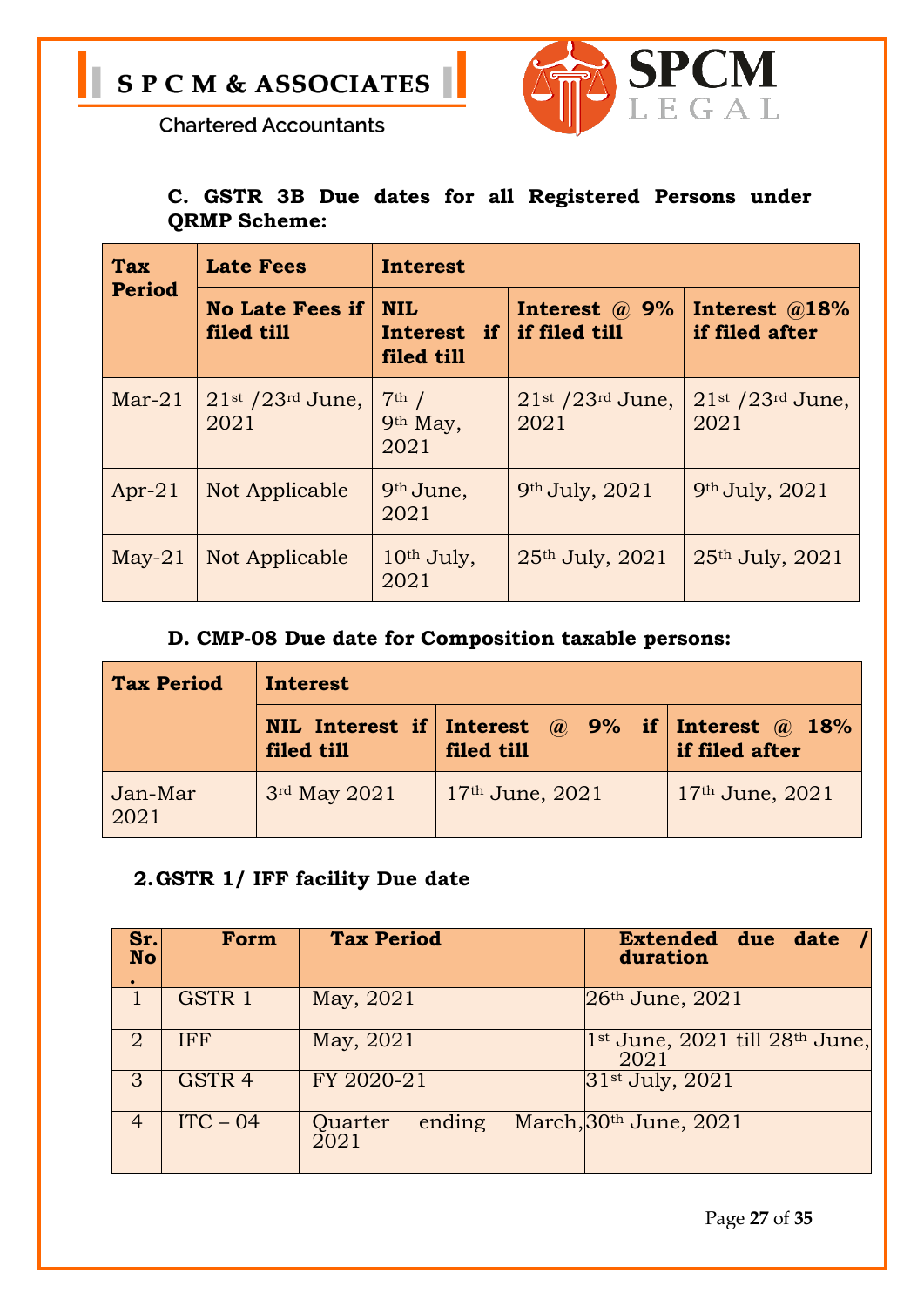

**3.GST Amnesty Scheme for GSTR-3B returns if filed between 01.06.2021 to 31.08.2021:**

| <b>Tax Period</b>  |  |                                                                                                                                          | <b>Category of Taxpayers</b> |  |
|--------------------|--|------------------------------------------------------------------------------------------------------------------------------------------|------------------------------|--|
|                    |  | Taxpayers having NIL tax Other Taxpayers<br>liability                                                                                    |                              |  |
| July<br>to<br>2021 |  | $2017$ Max late fees of Rs 500 (Rs 250   Max late fees of Rs 1000<br>April $ CGST + Rs 250 SGST)$ per $ (Rs 500 CGST + Rs 500$<br>return | SGST) per return             |  |

#### **4.Rationalization of late fees leviable on account of delay in furnishing return in FORM GSTR-3B & FORM GSTR-1 from June 2021 onwards:**

| <b>Category of Taxpayers</b>                                                                                                   | <b>Maximum amount of late fees</b>                                                             |
|--------------------------------------------------------------------------------------------------------------------------------|------------------------------------------------------------------------------------------------|
| liability or having NIL 250 SGST) per return<br>outward supplies                                                               | Taxpayers having NIL tax   Max late fees of Rs 500 (Rs 250 CGST + Rs                           |
| $\alpha$ aggregate turnover in Rs 1000 SGST) per return<br>preceding financial year up<br>to Rs 1.5 crores                     | Other taxpayers having   Max late fees of Rs 2000 (Rs 1000 CGST +                              |
| $\alpha$ aggregate turnover in Rs 2500 SGST) per return<br>preceding financial year<br>between Rs 1.5 crores to Rs<br>5 crores | Other taxpayers having   Max late fees of Rs 5000 (Rs 2500 CGST +                              |
| aggregate turnover in<br>preceding financial year<br>above Rs 5 crores                                                         | Other taxpayers having   Max late fees of Rs 10000 (Rs 5000 CGST +<br>Rs 5000 SGST) per return |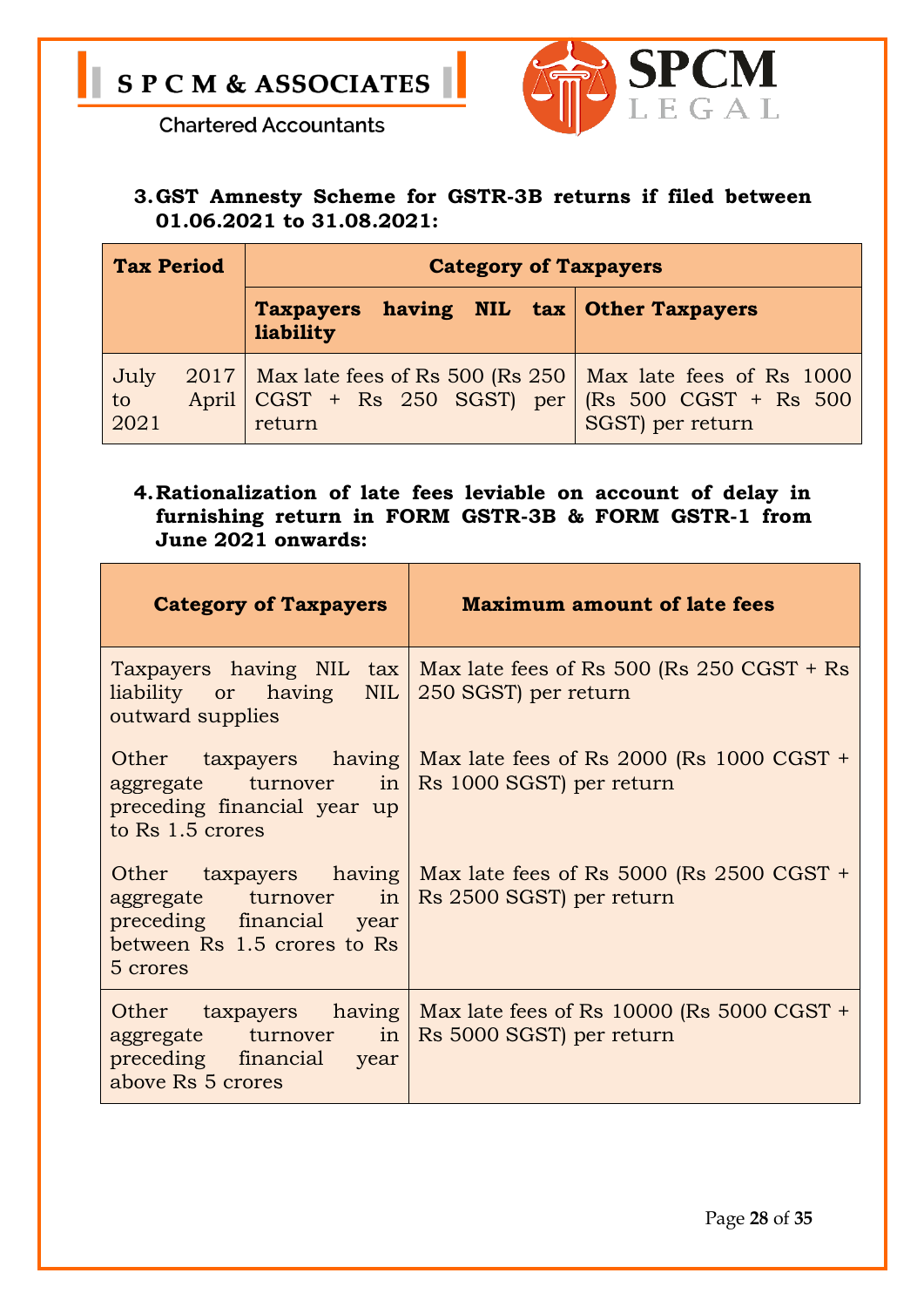



**5.Rationalisation of late fees leviable under Section 47 for delay in furnishing of return in FORM GSTR-4 has been done from the tax period 2021-22 onwards**.

| <b>Category of Taxpayers</b> |            |                                                                       | <b>Maximum amount of late fees</b>                                               |
|------------------------------|------------|-----------------------------------------------------------------------|----------------------------------------------------------------------------------|
| Taxpayers<br>liability       | having NIL |                                                                       | $\text{tax}$   Max late fees of Rs 500 (Rs 250 CGST +<br>Rs 250 SGST) per return |
| Other taxpayers              |            | Max late fees of Rs 2000 (Rs 1000 CGST)<br>+ Rs 1000 SGST) per return |                                                                                  |

#### **6.Other relaxations**

- Cumulative application of rule 36(4) for availing ITC for tax periods April, May and June, 2021 in the return for the period June, 2021.
- Filing of returns by companies using Electronic Verification Code (EVC), instead of Digital Signature Certificate (DSC) till 31.08.2021
- Retrospective amendment in section 50 of the CGST Act with effect from 01.07.2017, providing for payment of interest on net cash basis to be notified.
- To make the present system of GSTR-1/3B return filing as the default return filing system in GST.

#### **7.Other highlights**

#### **a. Covid relief items**

- Specified covid 19 related goods such as medical oxygen, oxygen concentrators, transportation equipment etc. have been recommended for full exemption from IGST even if imported on payment basis where such goods are donated to CG/ SG or as permitted by them.
- IGST exemption to be extended to Amphotericin B, in the view of rising black fungus cases.
- Reduction of GST rate on Diethylcarbamazine (DEC) tablets from 12% to 5%.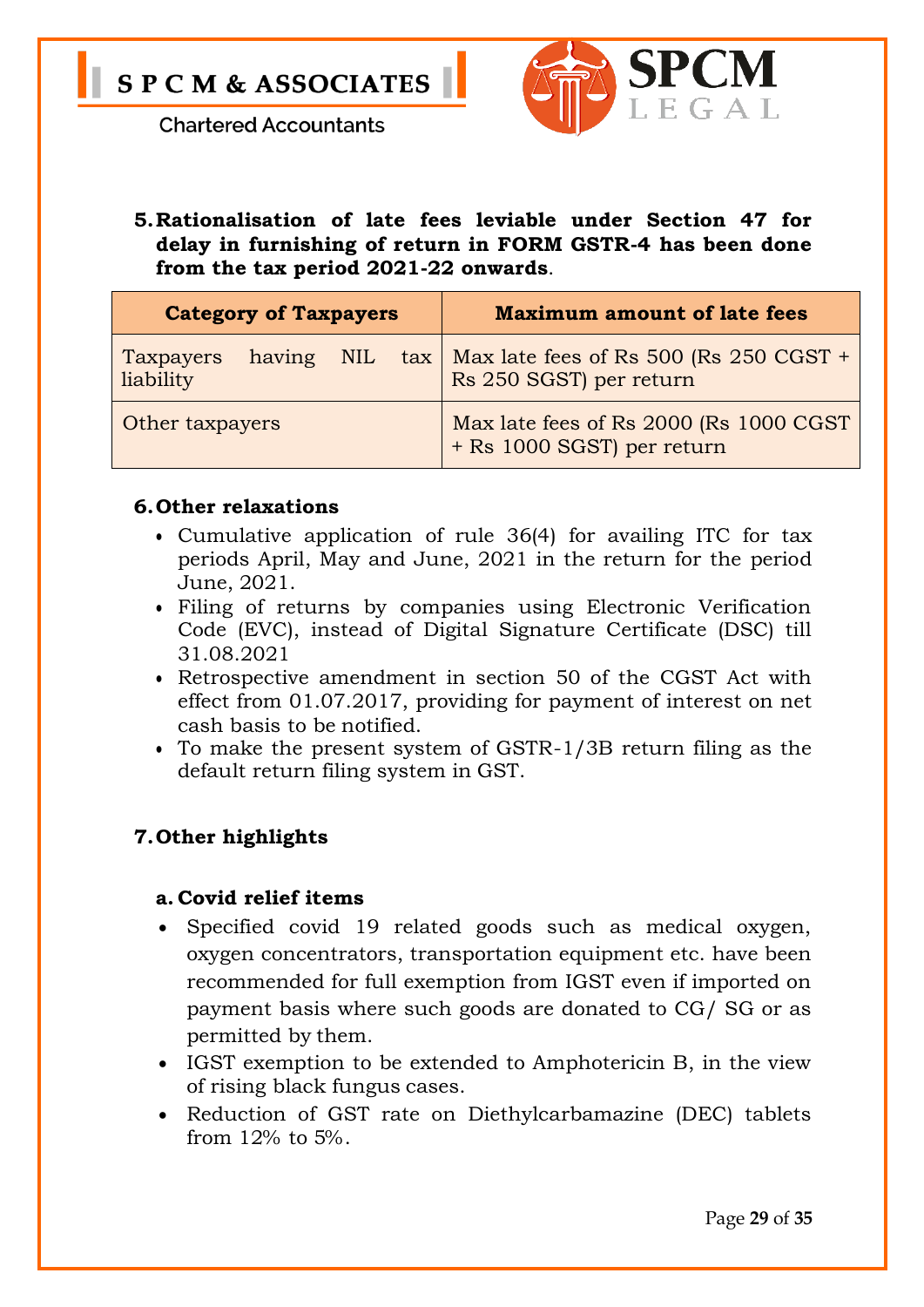

#### **b. Certain clarifications / clarificatory amendments**

Certain clarifications/clarificatory amendments have been recommended in relation to GST rates. Major ones are –

#### **Goods**

- a.Leviability of IGST on repair value of goods re-imported after repairs
- b.GST rate of 12% to apply on parts of sprinklers/ drip irrigation systems falling under tariff heading 8424 (nozzle/laterals) to apply even if these goods are sold separately.

#### **Services**

- a.To clarify those services supplied to an educational institution including anganwadi (which provide pre- school education also), by way of serving of food including mid- day meals under any midday meals scheme, sponsored by Government is exempt from levy of GST irrespective of funding of such supplies from government grants or corporate donations.
- b.To clarify those services provided by way of examination including entrance examination, where fee is charged for such examinations, by National Board of Examination (NBE), or similar Central or State Educational Boards, and input services relating thereto are exempt from GST.
- c. To make appropriate changes in the relevant notification for an explicit provision to make it clear that land owner promoters could utilize credit of GST charged to them by developer promoters in respect of such apartments that are subsequently sold by the land promotor and on which GST is paid.

The developer promoter shall be allowed to pay GST relating to such apartments any time before or at the time of issuance of completion certificate so as to avail ITC by landowner during construction.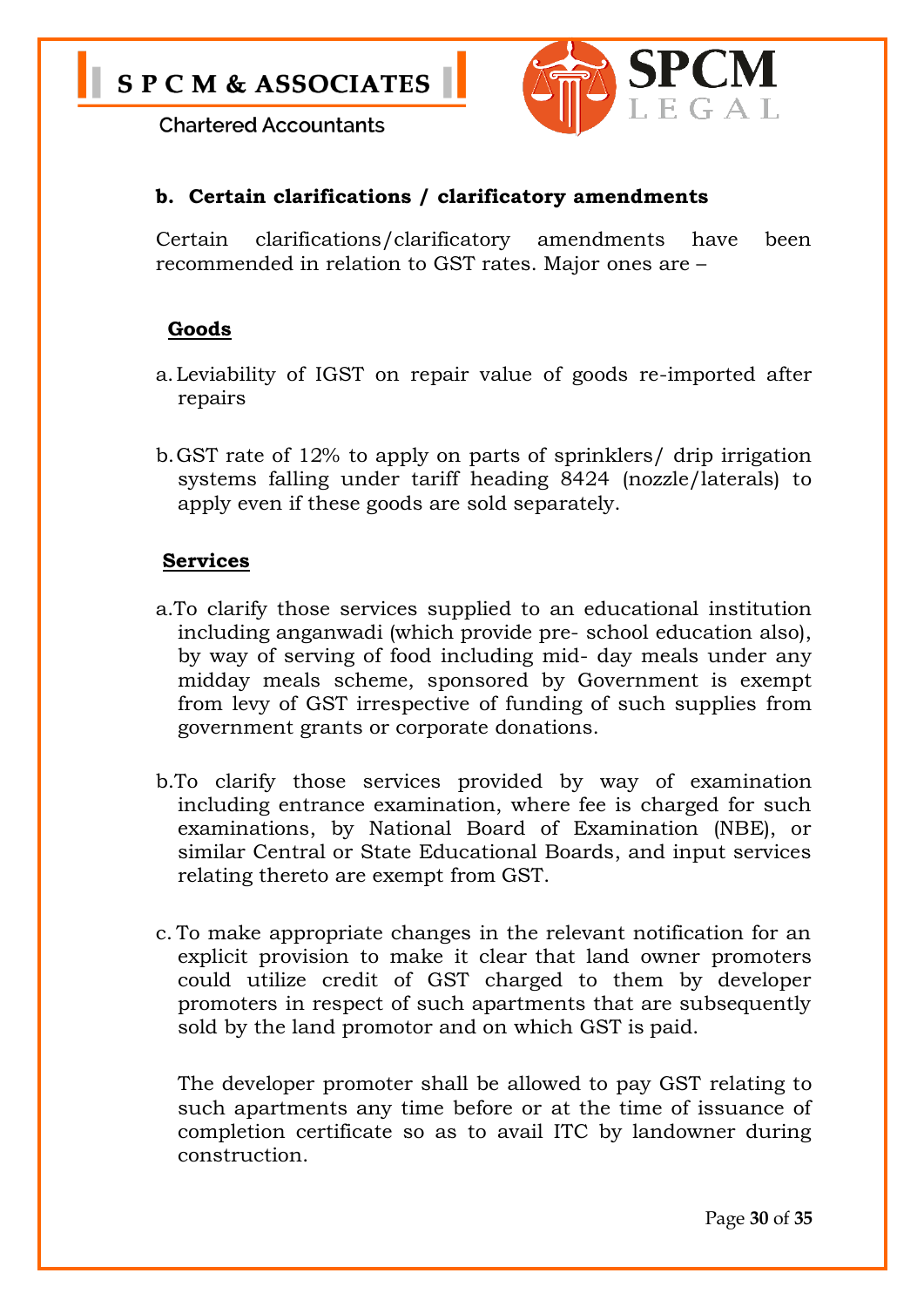



- d.To extend the same dispensation as provided to **MRO units (Maintenance, repair & overhaul units)** of aviation sector to MRO units of ships/vessels so as to provide level playing field to domestic shipping MROs vis a vis foreign MROs and accordingly, -
	- 1. GST on MRO services in respect of ships/vessels shall be reduced to 5% (from 18%)
	- 2.PoS of B2B supply of MRO Services in respect of ships/ vessels would be location of recipient of service
- e. To clarify that supply of service by way of milling of wheat/paddy into flour (fortified with minerals etc. by millers or otherwise )/rice to Government/ local authority etc. for distribution of such flour or rice under PDS is exempt from GST if the value of goods in such composite supply does not exceed 25%. Otherwise, such services would attract GST at the rate of 5% if supplied to any person registered in GST, including a person registered for payment of TDS.
- f. To clarify that GST is payable on annuity payments received as deferred payment for construction of road. Benefit of the exemption is for such annuities which are paid for the service by way of access to a road or a bridge.

**Note:** The recommendations of the GST Council had been published in the Press Release on 28th May 2021 in simple language for information of all stakeholders. Later these recommendations were given effect through Notifications 16/2021 to 27/2021-Central Tax dt, 1st June 2021.

a. To clarify those services supplied to a Government Entity by way of construction of a rope-way attract GST at the rate of 18%.

b. To clarify that services supplied by Govt. to its undertaking/PSU by way of guaranteeing loans taken by such entity from banks and financial institutions is exempt from GST.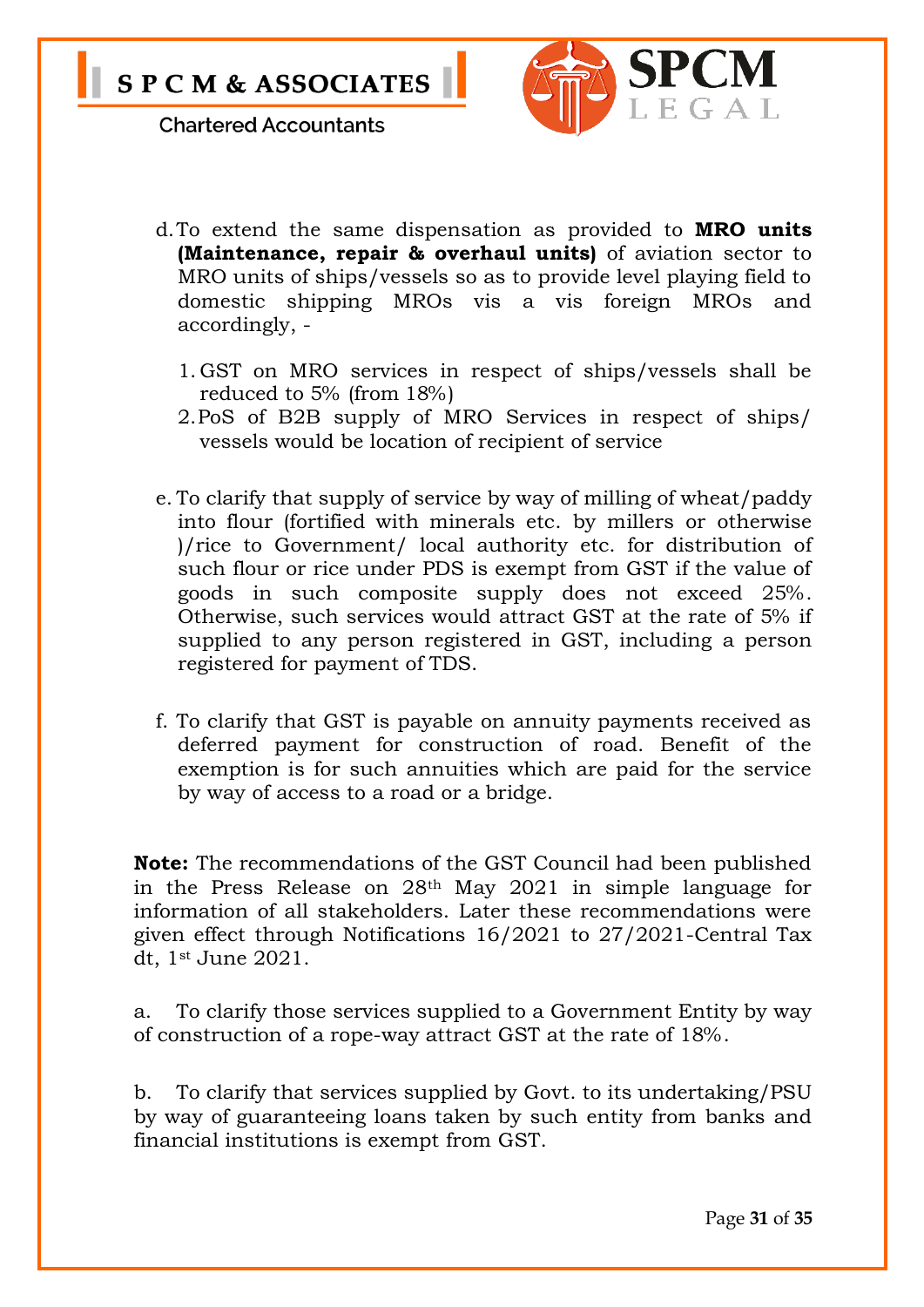

#### **g.Relaxation u/s 168A of CGST Act**

Time limit for completion of various actions, by any authority or by any person, under the GST Act, which falls during the period from 15th April, 2021 to 29th June, 2021, to be extended upto 30th June, 2021, subject to some exceptions.

Wherever the timelines for actions have been extended by the Hon'ble Supreme Court, the same would apply.

#### **h. Simplification of Annual Return for Financial Year 2020-21:**

Amendments in section 35 and 44 of CGST Act made through Finance Act, 2021 to be notified. This would ease the compliance requirement in furnishing reconciliation statement in FORM GSTR-9C, as taxpayers would be able to self-certify the reconciliation statement, instead of getting it certified by chartered accountants/ Cost Accountants. This change will apply for Annual Return for FY 2020-21.

The filing of annual return in FORM GSTR-9 / 9A for FY 2020-21 to be optional for taxpayers having aggregate annual turnover upto Rs 2 Crore;

The reconciliation statement in FORM GSTR-9C for the FY 2020- 21 will be required to be filed by taxpayers with annual aggregate turnover above Rs 5 Crore.

| <b>Tax Period</b>          | <b>Category of Taxpayers</b>                                                                          |                                           |  |  |
|----------------------------|-------------------------------------------------------------------------------------------------------|-------------------------------------------|--|--|
|                            | <b>Taxpayers having NIL Other Taxpayers</b><br>tax liability                                          |                                           |  |  |
| July<br>2017<br>April 2021 | to   Max late fees of Rs 500   Max late fees of Rs 1000<br>(Rs 250 CGST + Rs 250)<br>SGST) per return | (Rs 500 CGST + Rs 500<br>SGST) per return |  |  |

#### i. **GST Amnesty Scheme for GSTR-3B returns if filed between 01.06.2021 to 31.08.2021:**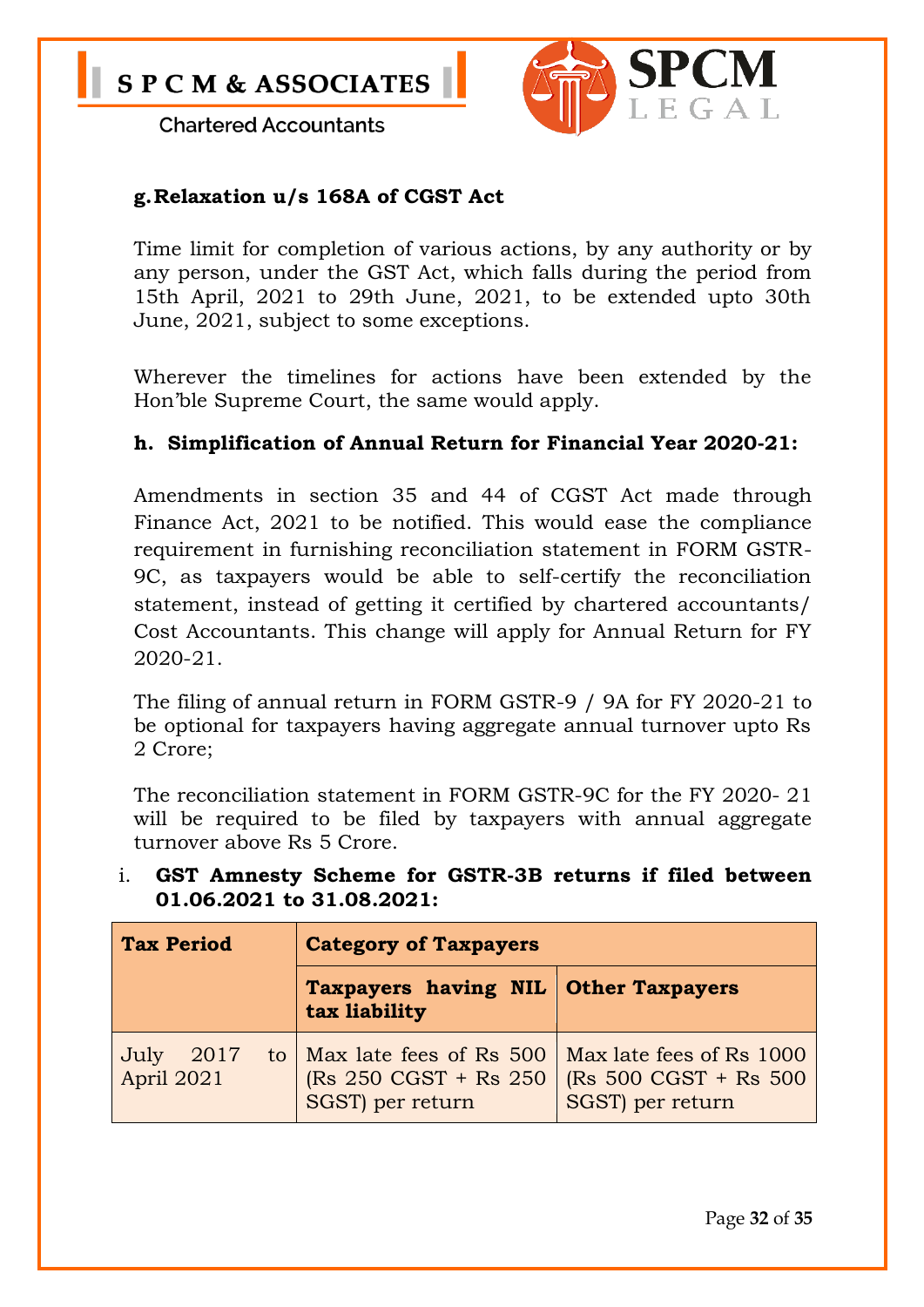



j. **Rationalization of late fees leviable on account of delay in furnishing return in FORM GSTR-3B & FORM GSTR-1 from June 2021 onwards:**

| <b>Category of Taxpayers</b>                                                                                        | <b>Maximum amount of late fees</b>                                                               |
|---------------------------------------------------------------------------------------------------------------------|--------------------------------------------------------------------------------------------------|
| Taxpayers having NIL tax liability                                                                                  | Max late fees of Rs 500 (Rs 250)                                                                 |
| or having NIL outward supplies                                                                                      | CGST + Rs 250 SGST) per return                                                                   |
| Other taxpayers having aggregate                                                                                    | Max late fees of Rs 2000 (Rs                                                                     |
| turnover in preceding financial                                                                                     | $1000 \text{ CGST} + \text{Rs } 1000 \text{ SGST}$ ) per                                         |
| year up to Rs 1.5 crores                                                                                            | return                                                                                           |
| Other taxpayers having aggregate<br>turnover in preceding financial<br>year between Rs 1.5 crores to Rs 5<br>crores | Max late fees of Rs 5000 (Rs<br>$2500 \text{ CGST} + \text{Rs } 2500 \text{ SGST}$ per<br>return |
| Other taxpayers having aggregate                                                                                    | Max late fees of Rs 10000 (Rs                                                                    |
| turnover in preceding financial                                                                                     | $5000 \text{ CGST} + \text{Rs } 5000 \text{ SGST}$ per                                           |
| year above Rs 5 crores                                                                                              | return                                                                                           |

k. **Rationalisation of late fees leviable under Section 47 for delay in furnishing of return in FORM GSTR-4 has been done from the tax period 2021-22 onwards**.

| <b>Category of Taxpayers</b>       | <b>Maximum amount of late fees</b>                                                               |
|------------------------------------|--------------------------------------------------------------------------------------------------|
| Taxpayers having NIL tax liability | Max late fees of Rs 500 (Rs 250)<br>CGST + Rs 250 SGST) per return                               |
| Other taxpayers                    | Max late fees of Rs 2000 (Rs<br>$1000 \text{ CGST} + \text{Rs } 1000 \text{ SGST}$ per<br>return |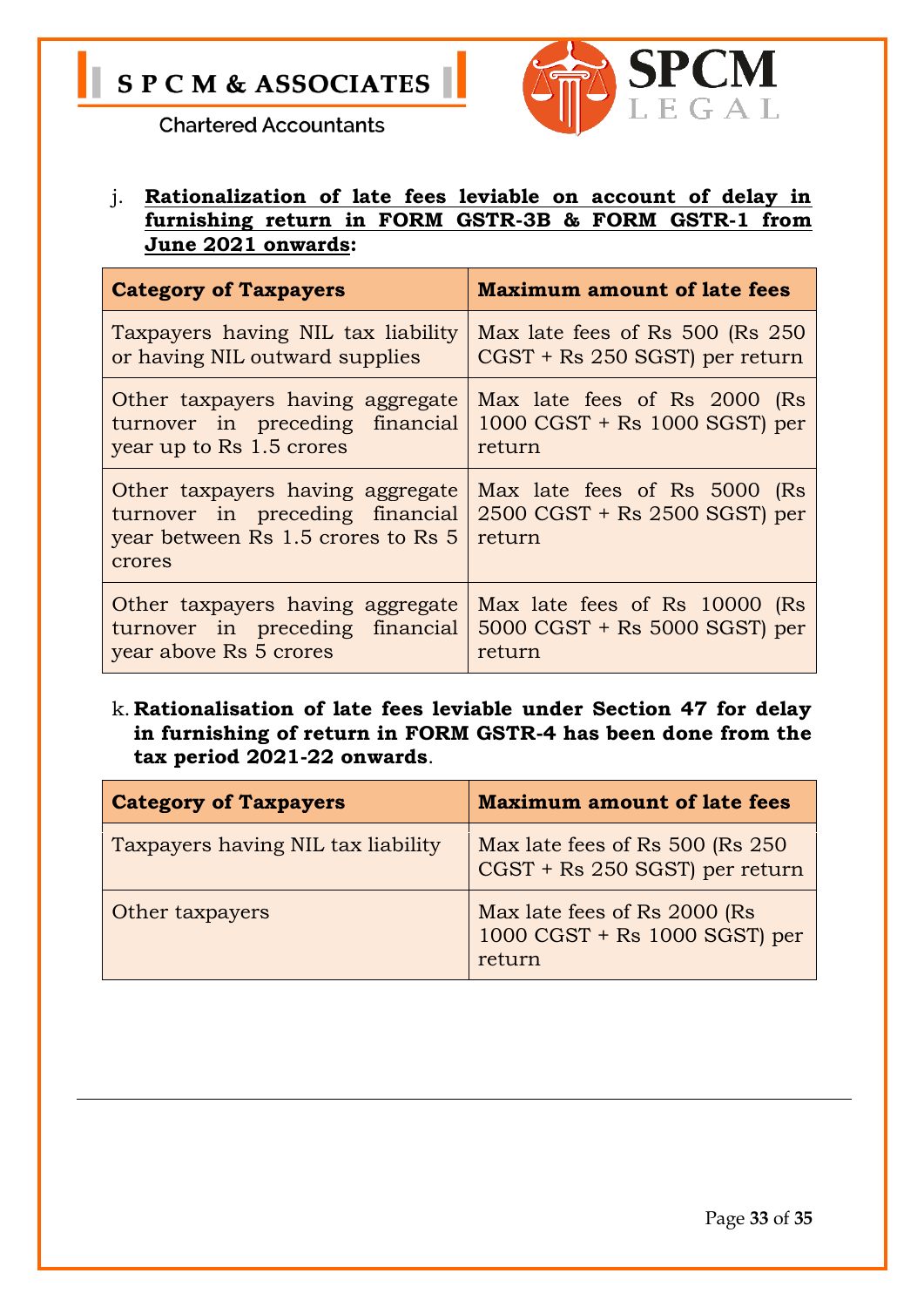



#### **DUE DATE CALENDER**

#### **Income Tax, PF and ESIC Calendar for June 2021:**

| <b>DATE</b> | <b>DUE DATE FOR</b>                                           |
|-------------|---------------------------------------------------------------|
| 07/06/2021  | Payment of TDS/TCS deducted /collected in May, 2021           |
| 14/06/2021  | Due date for issue of TDS Certificate for tax deducted under  |
|             | Section 194A. 194B and 194M in the month of April, 2021       |
| 15/06/2021  | Quarterly TDS certificates (in respect of tax deducted for    |
|             | payments other than salary) for the quarter ending March      |
|             | 31, 2021                                                      |
| 15/06/2021  | E-payment of PF and ESI for May, 2021.                        |
| 15/06/2021  | Payment of Advance Tax (First Quarter of FY 2021-22)          |
| 30/06/2021  | Due date for furnishing of challan-cum-statement in respect   |
|             | of tax deducted under section 194-IA, 194IB and 194IM in      |
|             | the month of May, 2021                                        |
| 30/06/2021  | Quarterly statement of TDS deposited for the quarter ending   |
|             | March 31, 2021                                                |
| 30/06/2021  | Linking of Aadhar with PAN - Personals who have not linked    |
|             | their Aadhar with PAN Card                                    |
| 30/06/2021  | Payment of tax under the Direct Tax Vivad se Vishwas Act,     |
|             | 2020 without additional charge.                               |
| 30/06/2021  | Due date for furnishing of statement of financial transaction |
|             | (in Form No. 61A) as required to be furnished under sub-      |
|             | section (1) of section 285BA of the Act respect for financial |
|             | year 2020-21                                                  |
| 30/06/2021  | Due date for e-filing of annual statement of reportable       |
|             | accounts as required to be furnished under section            |
|             | $285BA(1)(k)$ (in Form No. 61B) for calendar year 2020 by     |
|             | reporting financial institutions.                             |